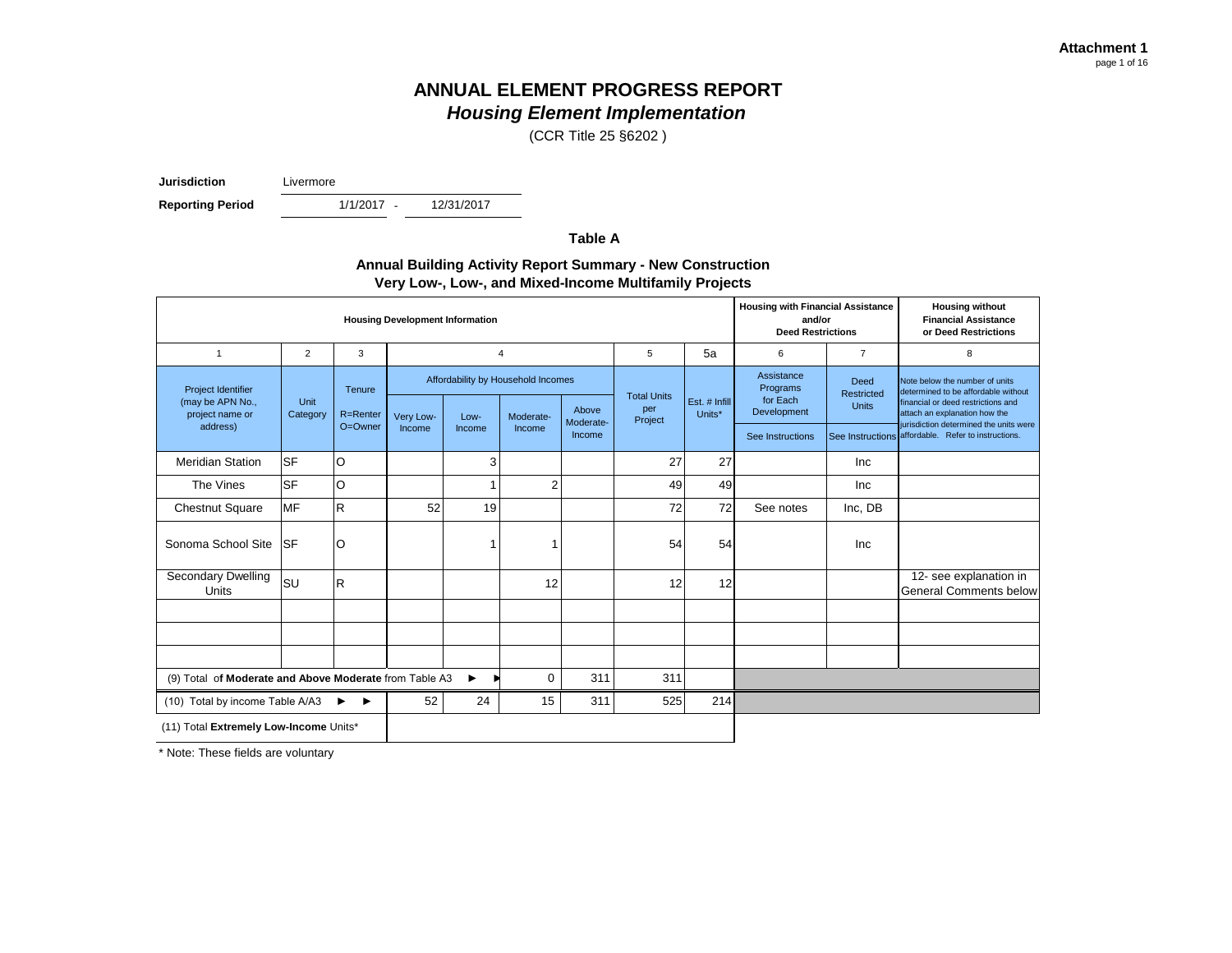(CCR Title 25 §6202 )

**Jurisdiction** Livermore

**Reporting Period** 

1/1/2017 - 12/31/2017

## **Table A2 Annual Building Activity Report Summary - Units Rehabilitated, Preserved and Acquired pursuant to GC Section 65583.1(c)(1)**

Please note: Units may only be credited to the table below when a jurisdiction has included a program it its housing element to rehabilitate, preserve or acquire units to accommodate a portion of its RHNA whichmeet the specific criteria as outlined in GC Section 65583.1(c)(1)

|                                   |                              |                            | Affordability by Household Incomes |                              |                                                                                                                                    |
|-----------------------------------|------------------------------|----------------------------|------------------------------------|------------------------------|------------------------------------------------------------------------------------------------------------------------------------|
| <b>Activity Type</b>              | Extremely<br>Low-<br>Income* | Very Low-<br><b>Income</b> | Low-<br>Income                     | <b>TOTAL</b><br><b>UNITS</b> | (4) The Description should adequately document how each unit complies with<br>subsection (c)(7) of Government Code Section 65583.1 |
| (1) Rehabilitation Activity       |                              |                            |                                    | $\mathbf 0$                  |                                                                                                                                    |
| (2) Preservation of Units At-Risk |                              |                            |                                    | 0                            |                                                                                                                                    |
| (3) Acquisition of Units          |                              |                            |                                    | $\mathbf 0$                  |                                                                                                                                    |
| (5) Total Units by Income         | 0                            | 0                          | 0                                  | $\mathbf 0$                  |                                                                                                                                    |

\* Note: This field is voluntary

**Annual building Activity Report Summary for Above Moderate-Income Units (not including those units reported on Table A) Table A3**

|                                                     | <b>Single Family</b> | 2.<br>2 - 4 Units | 3.<br>5+ Units | 4.<br><b>Second Unit</b> | 5.<br><b>Mobile Homes</b> | 6.<br><b>Total</b> | 7.<br>Number of<br>infill units* |
|-----------------------------------------------------|----------------------|-------------------|----------------|--------------------------|---------------------------|--------------------|----------------------------------|
| No. of Units Permitted for<br>Moderate              |                      |                   |                |                          |                           | 0                  |                                  |
| No. of Units Permitted for<br><b>Above Moderate</b> | 162                  | 44                | 105            |                          |                           | 311                | 311                              |

\* Note: This field is voluntary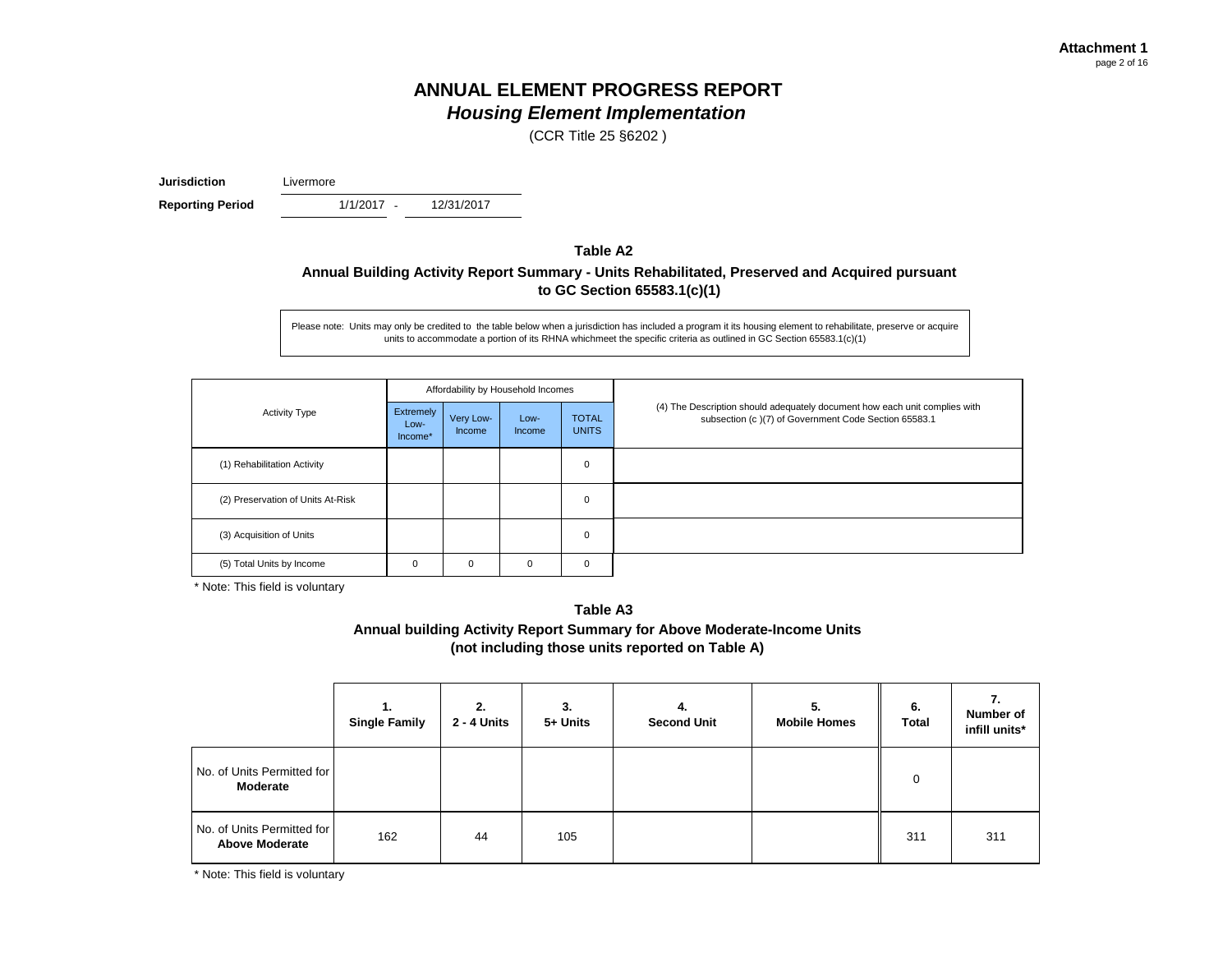(CCR Title 25 §6202 )

**Jurisdiction** Livermore

**Reporting Period** 

1/1/2017 - 12/31/2017

**Table B**

#### **Regional Housing Needs Allocation Progress**

**Permitted Units Issued by Affordability**

|                                                              | Enter Calendar Year starting with the first year of<br>the RHNA allocation period. See Example. |                                              | 2015                                   | 2016      | 2017      |                        |           |           |                        |           |           | <b>Total Units</b>     | Total                             |
|--------------------------------------------------------------|-------------------------------------------------------------------------------------------------|----------------------------------------------|----------------------------------------|-----------|-----------|------------------------|-----------|-----------|------------------------|-----------|-----------|------------------------|-----------------------------------|
|                                                              | <b>Income Level</b>                                                                             | <b>RHNA</b><br>Allocation by<br>Income Level | Year                                   | Year<br>2 | Year<br>3 | Year<br>$\overline{4}$ | Year<br>5 | Year<br>6 | Year<br>$\overline{7}$ | Year<br>8 | Year<br>9 | to Date<br>(all years) | Remaining RHNA<br>by Income Level |
| Very Low                                                     | Deed<br>Restricted<br>Non-deed<br>restricted                                                    | 839                                          |                                        |           | 52        |                        |           |           |                        |           |           | 52                     | 787                               |
| Low                                                          | Deed<br>Restricted                                                                              | 474                                          | 2                                      | 4         | 24        |                        |           |           |                        |           |           | 30                     | 432                               |
|                                                              | Non-deed<br>restricted                                                                          |                                              |                                        | 12        |           |                        |           |           |                        |           |           | 12                     |                                   |
| Moderate                                                     | Deed<br>Restricted                                                                              | 496                                          | $\overline{2}$                         | 4         | 3         |                        |           |           |                        |           |           | 9                      | 72                                |
|                                                              | Non-deed<br>restricted                                                                          |                                              | 12                                     | 391       | 12        |                        |           |           |                        |           |           | 415                    |                                   |
| Above Moderate                                               |                                                                                                 | 920                                          | 420                                    | 15        | 311       |                        |           |           |                        |           |           | 746                    | 174                               |
| Total RHNA by COG.                                           | 2,729<br>Enter allocation number:                                                               |                                              | 436                                    | 426       | 402       |                        |           |           |                        |           |           | 1,264                  |                                   |
| Total Units ▶<br>$\blacktriangleright$ $\blacktriangleright$ |                                                                                                 |                                              |                                        |           |           |                        |           |           |                        |           |           |                        | 1,465                             |
|                                                              | Remaining Need for RHNA Period ▶ ▶ ▶                                                            |                                              | $\blacktriangleright$<br>$\rightarrow$ |           |           |                        |           |           |                        |           |           |                        |                                   |

Note: units serving extremly low-income households are included in the very low-income permitted units totals.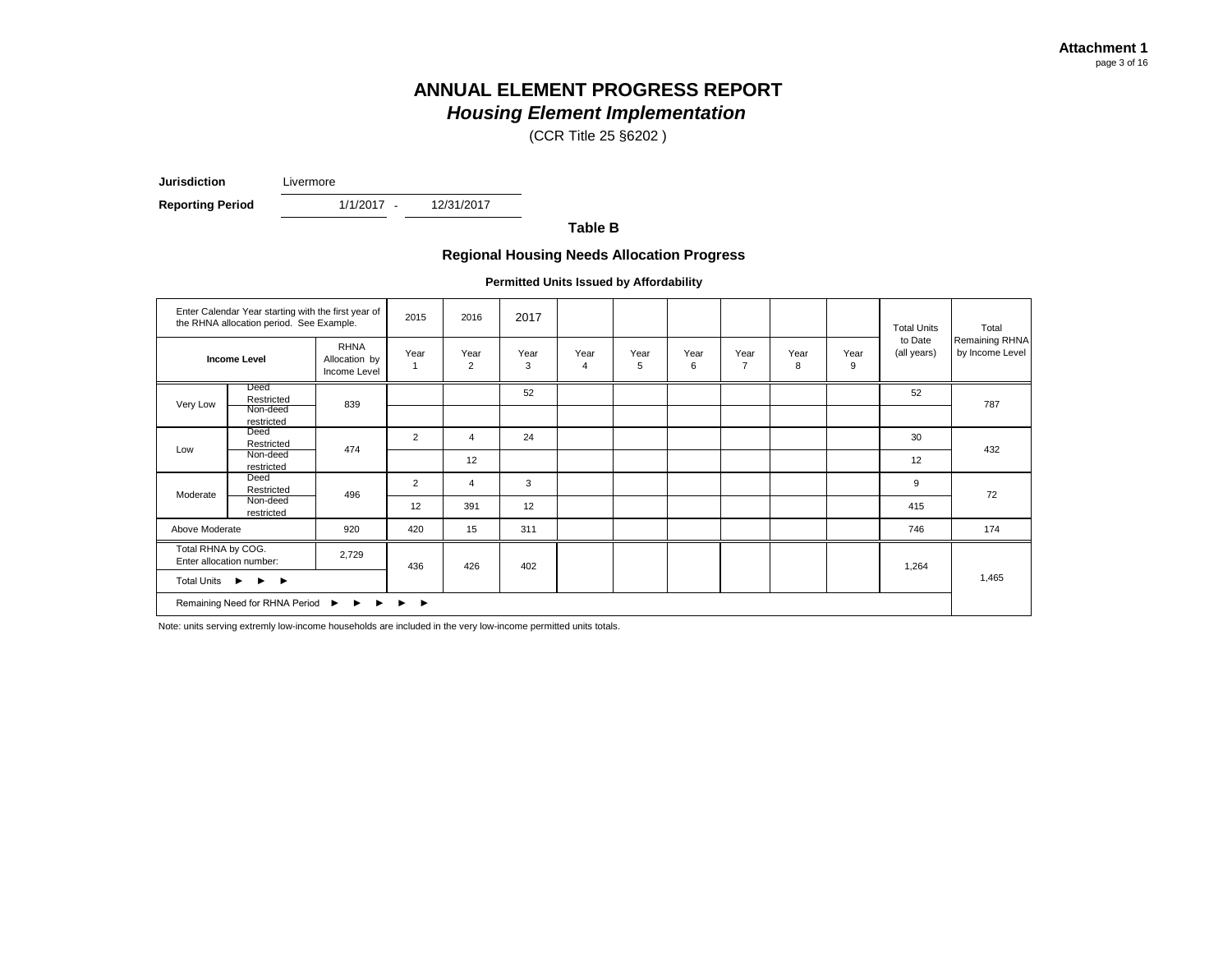(CCR Title 25 §6202 )

| <b>Jurisdiction</b>                                                                                                                         | Livermore                                       |            |                                                                                                                                                                                                                                                                                                                                                                                                                                                                                                                                                                                                                                                                                                                                                                                                                                                                                                                                            |
|---------------------------------------------------------------------------------------------------------------------------------------------|-------------------------------------------------|------------|--------------------------------------------------------------------------------------------------------------------------------------------------------------------------------------------------------------------------------------------------------------------------------------------------------------------------------------------------------------------------------------------------------------------------------------------------------------------------------------------------------------------------------------------------------------------------------------------------------------------------------------------------------------------------------------------------------------------------------------------------------------------------------------------------------------------------------------------------------------------------------------------------------------------------------------------|
| <b>Reporting Period</b>                                                                                                                     | $1/1/2017 -$                                    | 12/31/2017 |                                                                                                                                                                                                                                                                                                                                                                                                                                                                                                                                                                                                                                                                                                                                                                                                                                                                                                                                            |
| <b>General Comments:</b>                                                                                                                    |                                                 |            |                                                                                                                                                                                                                                                                                                                                                                                                                                                                                                                                                                                                                                                                                                                                                                                                                                                                                                                                            |
|                                                                                                                                             |                                                 |            | According to the City's adopted Housing Element, secondary dwelling units (SDUs) provide an affordable rental housing opportunity for<br>low-income and special needs population groups such as the elderly because they are small by design and can only be rented (not sold<br>separately from the main residence). SDUs may be up to 1,200 square feet in size, depending on the size of the lot and primary dwelling,<br>although the average size of an SDU built in 2017 was 577 square feet. The one SDU listed for rent on Craigslist as of February 27, 2018<br>was listed at \$1,700 per month. Based on the area median income for Alameda County in 2017, the maximum monthly rental price<br>considerable as affordable to a moderate-income one-person household is about \$2,000. Therefore, based on current rental data, it is<br>reasonable to assume that SDUs are an affordable option for moderate-income households. |
| funding from the following sources:<br>. WFB Construction loan<br>CCRC Permanent loan<br>l• Tax Credits<br>• 30 units of Section 8 vouchers | • City of Livermore - Local Housing Trust Funds |            | The Chestnut Square Project includes 114 affordable rental units, including a 72-unit building for seniors and a 44-unit building for<br>families. The City acquired and assembled the project site using Local Housing Trust Funds and a land dedication as part of an<br>Inclusionary Housing requirement for a previous project. The Chestnut Square developer, MidPen Housing, requested and received a<br>Density Bonus from the City for the site's master plan, as part of the entitlement approval in January 2017. The Senior building received<br>its building permit in November 2017, and MidPen is now seeking funding for the Family component. The Senior component received                                                                                                                                                                                                                                                |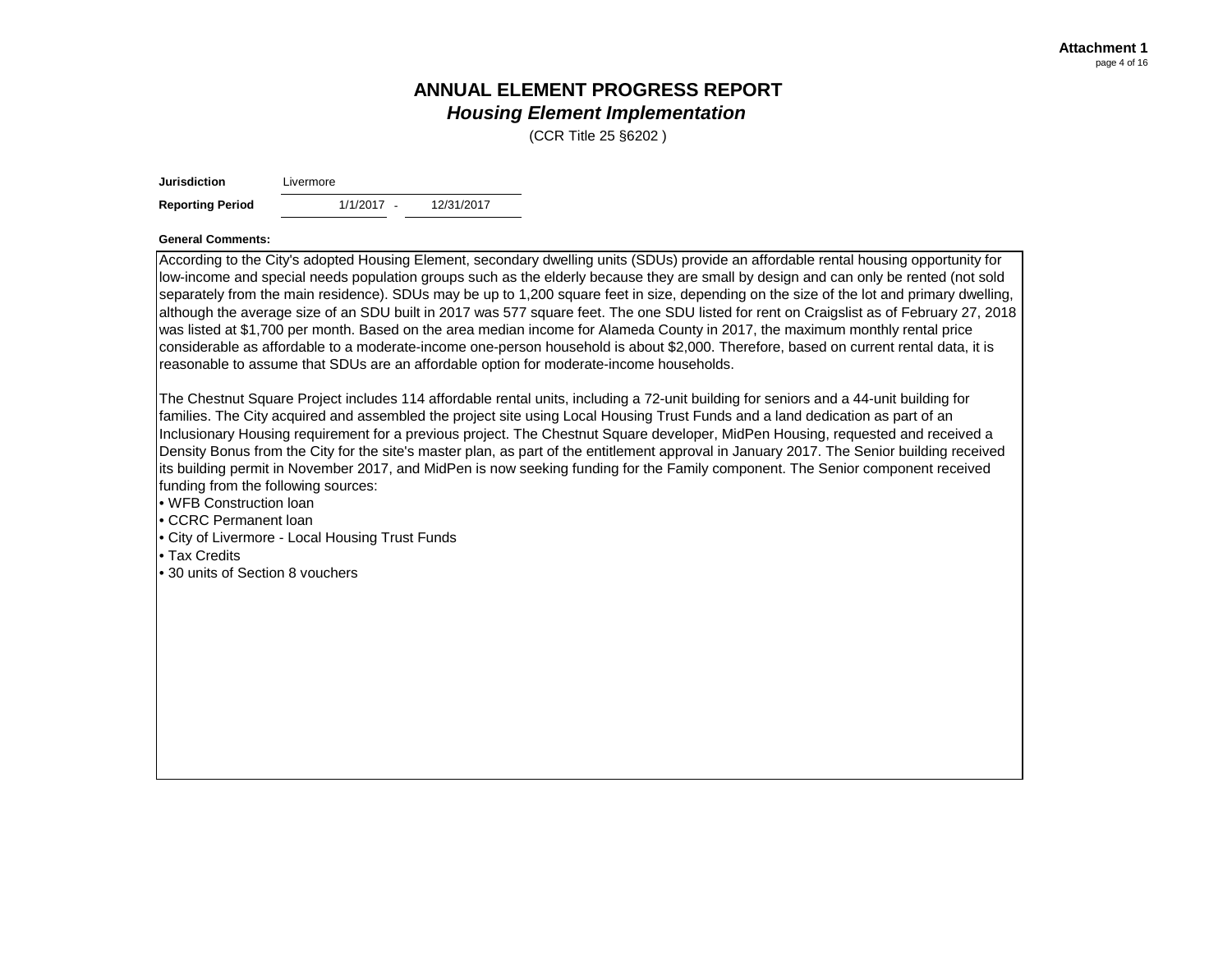CL SF bay area > east bay > housing > apts/housing for rent

Posted 2 days ago on: 2018-02-25 8:37am

Contact Information:

# **\$1700 / 1br - Private Studio for Rent near downtown Livermore**

## **(dublin / pleasanton / livermore)**

image 1 of 4

| 1BR / 1Ba | ∣ available mar 1 |
|-----------|-------------------|
|           | in-law            |
|           | laundry on site   |
|           | street parking    |

Private single bedroom studio for rent \$1,700.00 a month ( Utilities included) available March 1st

Large 4 Bedroom Home on 7,879 Sq. Foot lot with private detached studio

- Private entrance
- Private bathroom
- Private kitchen with oven, stove, microwave
- Built in Fire pit privileges
- Outdoor BBQ island privileges
- Shared laundry room privileges
- Private walk in closet

QR Code Link to This Post

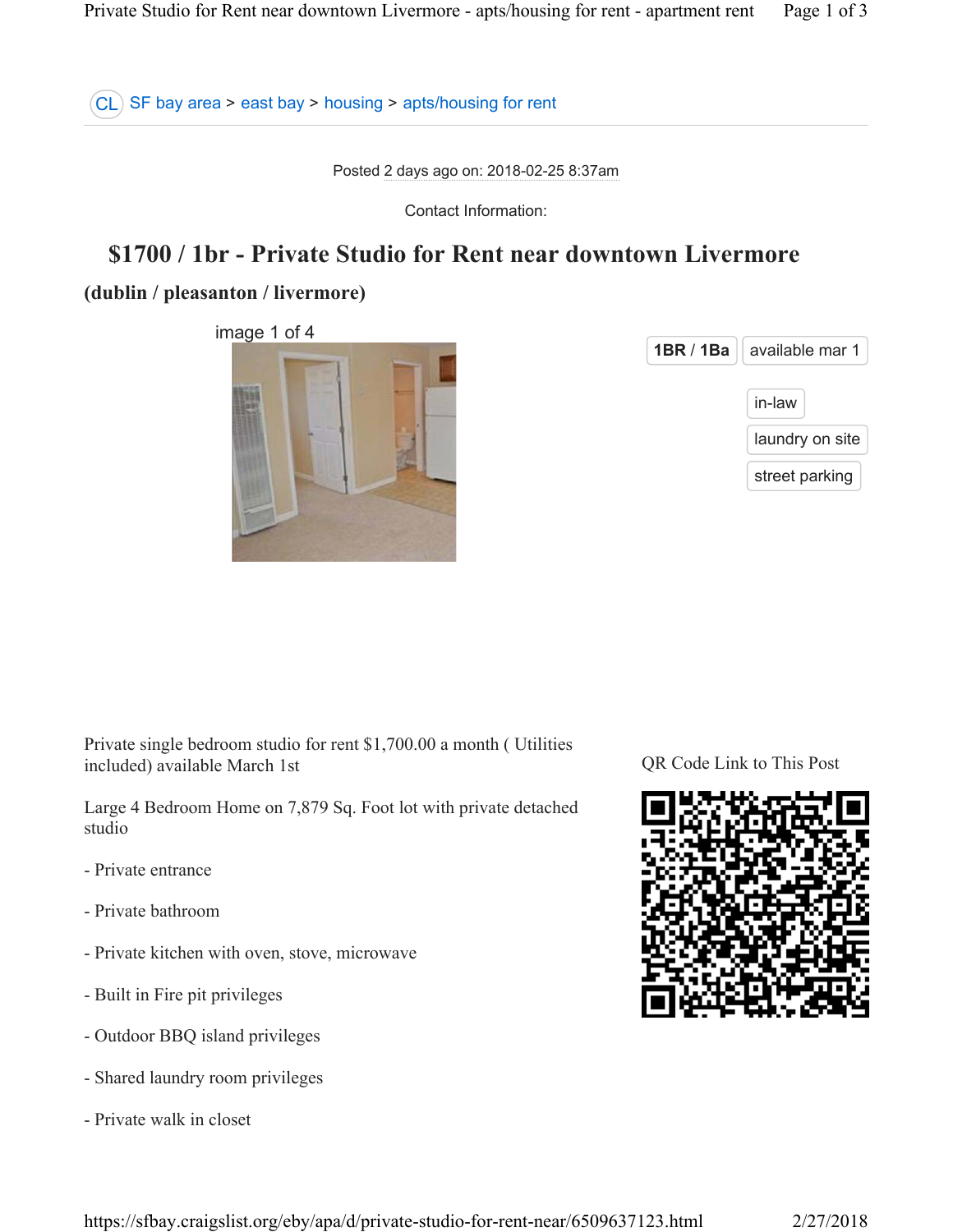- New hardwood floor
- Free wifi
- Walking distance to Downtown Livermore
- Walking distance to several wineries
- Near Dublin/Pleasanton Bart
- Near Livermore Lab
- Near Freeway Access
- No assigned parking but plenty of parking in front of Home

## Terms & Conditions

\$1,700 per month and utilities are INCLUDED: water, garbage, gas, electricity, and cable. All housemates are mindful of their usage to keep rent down to a minimum. Single occupancy preferred.

- \$1,700.00 Due at the 1st of every month
- Security deposit \$1,000.00 required
- Minimum 6 month lease

- Application Fee for Credit \$40. Housemate must provide proof of employment (2 months of most recent W-2 stubs or direct deposit on bank statement from employer) and/or source of verifiable and legal income. Please no prior evictions or unlawful detainers

- Looking for professional and responsible housemate. Room is ideal for the working professional or serious student looking for a clean, safe, and quiet environment to relax their mind after a hard-working day.

- Smoking outside okay, No smoking inside, No drugs policy
- No party policy
- Single occupant preferred, may consider a couple.
- Pets must be approved, renter must be okay with dogs.
- Room is unfurnished
- Background check, credit check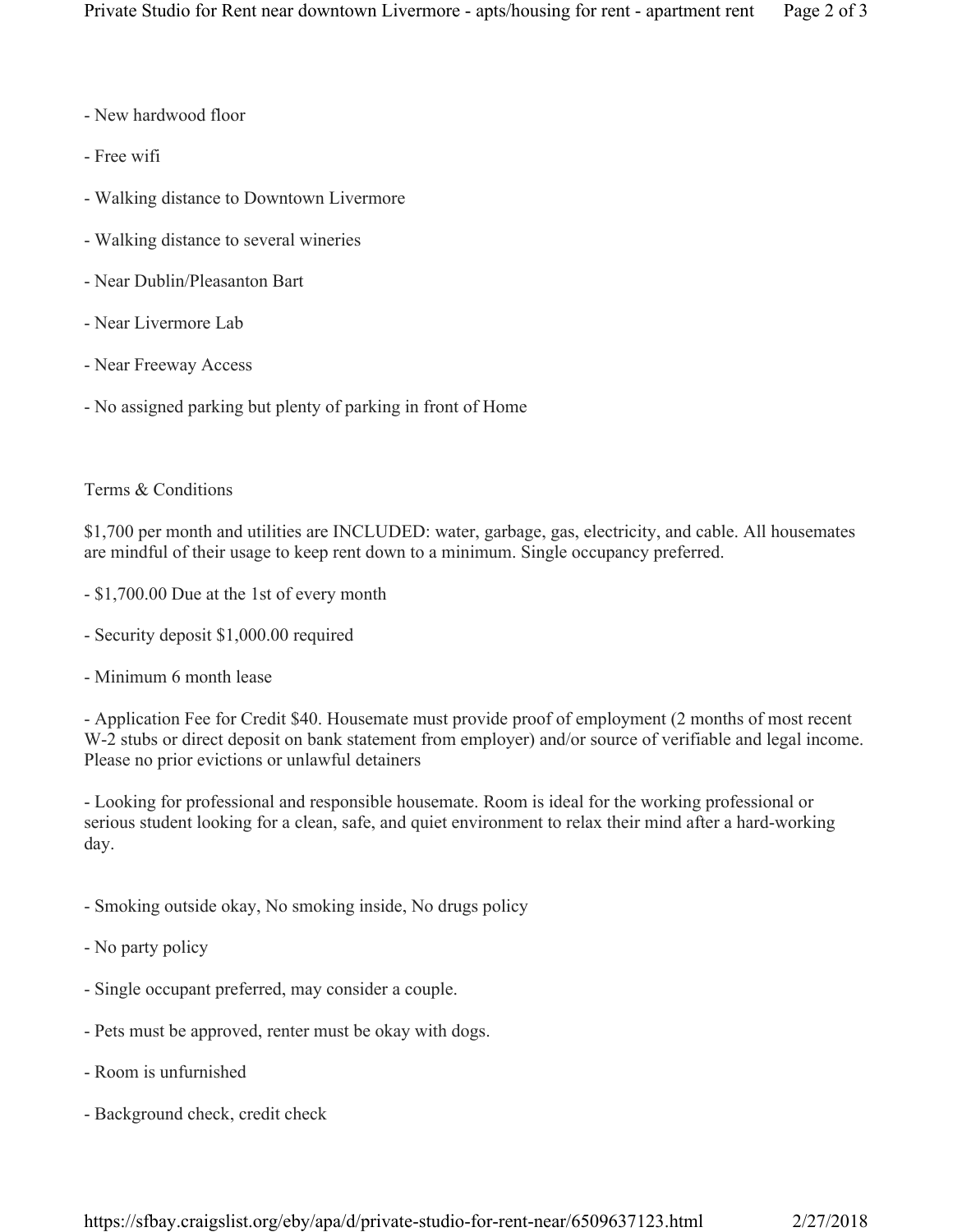- Application/Interview process

- If you are interested in viewing the room for rent, please tell me about yourself: work industry, attending college, and reason(s) for moving out of your current rental. No scams please

Richie

show contact info





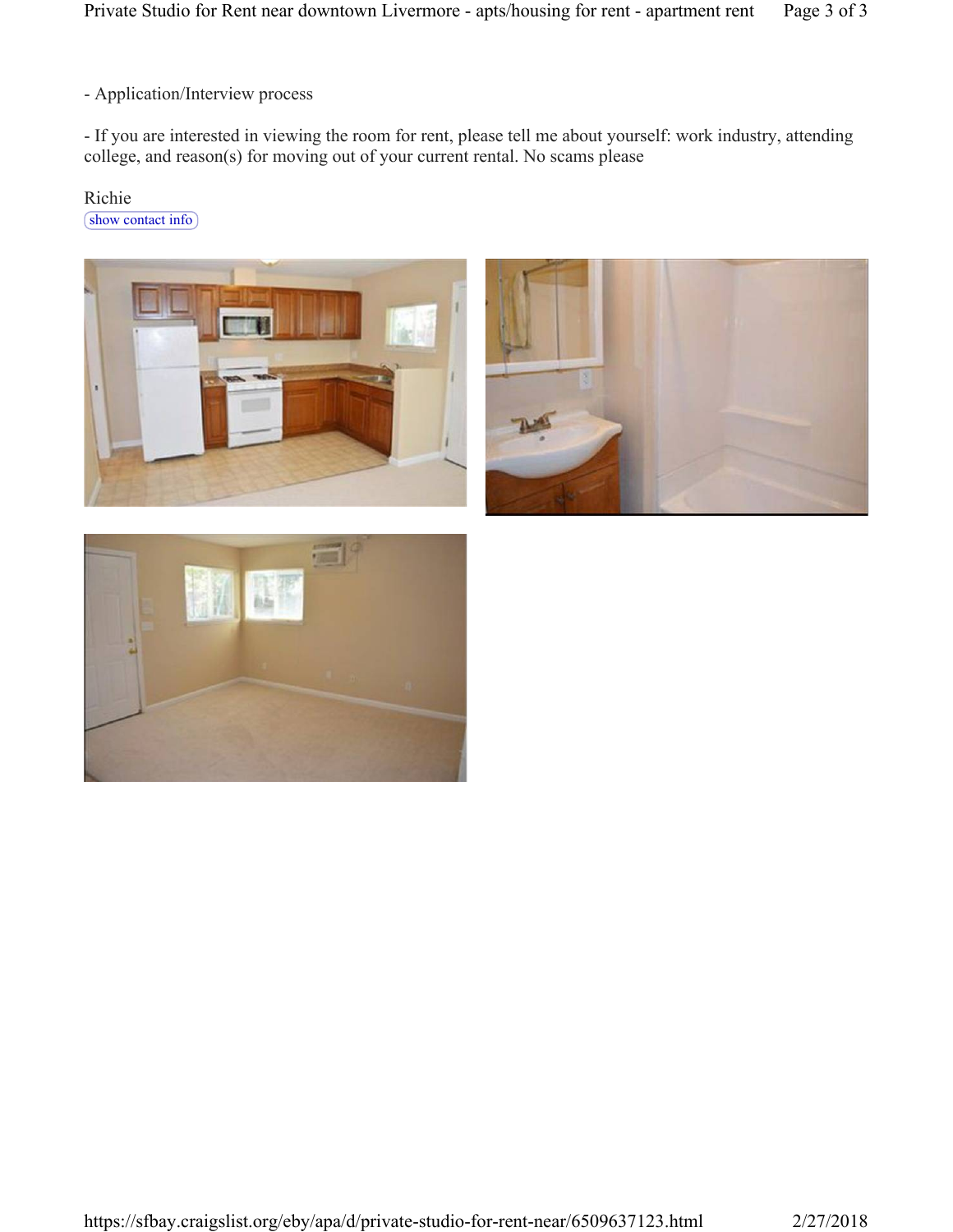| Name of Program                                       | <b>Timeframe</b>          | <b>Responsible Agency</b>    | <b>Funding</b>      | <b>Quantified Objective</b> | <b>Status of Program Implementation</b>                                                                       |
|-------------------------------------------------------|---------------------------|------------------------------|---------------------|-----------------------------|---------------------------------------------------------------------------------------------------------------|
| GOAL 1: Diversity of Housing Choice -                 |                           |                              |                     |                             |                                                                                                               |
| Address the diverse housing needs of all              |                           |                              |                     |                             |                                                                                                               |
| economic segments of the community by                 |                           |                              |                     |                             |                                                                                                               |
| allowing for a range of housing types, price          |                           |                              |                     |                             |                                                                                                               |
| levels, and density.                                  |                           |                              |                     |                             |                                                                                                               |
|                                                       |                           |                              |                     |                             |                                                                                                               |
| Policy 1.1: Develop and maintain an inventory         |                           |                              |                     |                             |                                                                                                               |
| of land with adequate densities and                   |                           |                              |                     |                             |                                                                                                               |
| development standards to meet the Regional            |                           |                              |                     |                             |                                                                                                               |
| Housing Needs Allocation (RHNA) in all                |                           |                              |                     |                             |                                                                                                               |
| income categories.                                    |                           |                              |                     |                             |                                                                                                               |
| Program 1.1.1: Land Inventory                         |                           |                              |                     |                             |                                                                                                               |
| Develop a land inventory that provides                |                           |                              |                     |                             |                                                                                                               |
| sufficient sites to meet the Regional Housing         |                           |                              |                     |                             |                                                                                                               |
| Needs Allocation (RHNA) of 2,729 units (839           | Completed for the 2015-   | <b>Community Development</b> | <b>General Fund</b> |                             | Complete. In March 2015, the City adopted an updated Housing Element for the 2015-2025 cycle that included    |
|                                                       | 2022 Cycle                | Department                   |                     | n/a                         | a Land Inventory with sufficient sites to meet the RHNA. HCD certified the Housing Element on April 20, 2015. |
| very-low, 474 low, 496 moderate-income, and           |                           |                              |                     |                             |                                                                                                               |
| 920 above moderate).                                  |                           |                              |                     |                             |                                                                                                               |
| In the event that a site included in the City's       |                           |                              |                     |                             |                                                                                                               |
| land inventory is developed commercially or           |                           | <b>Community Development</b> |                     |                             |                                                                                                               |
| with other non-residential uses, identify an          | Ongoing                   |                              | <b>General Fund</b> | n/a                         | Ongoing. No sites listed in the Land Inventory were redesignated to a non-residential use in 2017.            |
| additional site with the same or more capacity        |                           | Department                   |                     |                             |                                                                                                               |
| as the previous site.                                 |                           |                              |                     |                             |                                                                                                               |
| Should a proposed density reduction                   |                           |                              |                     |                             |                                                                                                               |
|                                                       |                           |                              |                     |                             |                                                                                                               |
| decrease the number of units below the City's         |                           | <b>Community Development</b> |                     |                             | Ongoing. The City did not process any projects in 2017 that would decrease the number of units below the      |
| RHNA for the Housing Element period, identify Ongoing |                           | Department                   | <b>General Fund</b> | n/a                         | City's RHNA.                                                                                                  |
| additional sites/units to ensure the RHNA can         |                           |                              |                     |                             |                                                                                                               |
| still be met.                                         |                           |                              |                     |                             |                                                                                                               |
| Maintain a file in the Planning Division of           |                           |                              |                     |                             |                                                                                                               |
| vacant residential acreage to assist                  |                           |                              |                     |                             |                                                                                                               |
| developers in identifying land suitable for           | Ongoing                   | <b>Community Development</b> | <b>General Fund</b> | n/a                         | Ongoing. Staff offers the Land Inventory to prospective home builders.                                        |
| single-family and multi-family residential            |                           | Department                   |                     |                             |                                                                                                               |
| development.                                          |                           |                              |                     |                             |                                                                                                               |
| Maintain maps indicating current zoning as            |                           |                              |                     |                             | Ongoing. The zoning map is available on the City's website. The City's GIS system provides updated general    |
| well as public facilities and services to these       |                           | <b>Community Development</b> | <b>General Fund</b> | n/a                         | plan and zoning information, and map layers of the location of public facilities and services available to    |
|                                                       | Ongoing                   | Department                   |                     |                             |                                                                                                               |
| sites.                                                |                           |                              |                     |                             | residential sites. The City made some of the GIS layers publically accessible in 2017.                        |
| Monitor on an annual basis the development            |                           | <b>Community Development</b> |                     |                             |                                                                                                               |
| of underutilized or vacant residential sites          | Annually                  | Department                   | <b>General Fund</b> | n/a                         | Completed as part of the Annual Progress Report.                                                              |
| identified to meet the RHNA.                          |                           |                              |                     |                             |                                                                                                               |
| Following future amendments to the General            |                           |                              |                     |                             |                                                                                                               |
| Plan's Safety Element, ensure consistency             |                           | <b>Community Development</b> |                     |                             |                                                                                                               |
| with the Housing Element, including the land          | As needed                 | Department                   | <b>General Fund</b> | n/a                         | The Safety Element was not updated in 2017.                                                                   |
| inventory.                                            |                           |                              |                     |                             |                                                                                                               |
| Policy 1.2: Facilitate the development of a           |                           |                              |                     |                             |                                                                                                               |
| range of housing types through area planning          |                           |                              |                     |                             |                                                                                                               |
|                                                       |                           |                              |                     |                             |                                                                                                               |
| efforts and the Development Code.                     |                           |                              |                     |                             |                                                                                                               |
| Program 1.2.1: Implementation of the                  |                           |                              |                     |                             |                                                                                                               |
| General Plan, Downtown Specific Plan,                 |                           |                              |                     |                             |                                                                                                               |
| and Development Code                                  |                           |                              |                     |                             |                                                                                                               |
|                                                       |                           |                              |                     |                             | Ongoing. The City Council approved a General Plan amendment in 2017 to allow residential use and increased    |
| Continue to update and amend the General              |                           |                              |                     |                             | density in an area previously designated for commercial use only. The 24-are area, referred to as the First   |
| Plan as needed and appropriate to provide a           | As projects are proposed; | <b>Community Development</b> | <b>General Fund</b> | n/a                         | Street Transitional area, now has a dual land use designation of Service Commercial (SC) and Urban High       |
| range of housing types, densities, and                | reviewed annually         | Department                   |                     |                             | Residential (UH-2). The Urban High Residential designation allows a density range of 8 to 14 dwellings per    |
| affordability levels.                                 |                           |                              |                     |                             |                                                                                                               |
|                                                       |                           |                              |                     |                             | acre.                                                                                                         |
| Continue to update and amend the Downtown             |                           |                              |                     |                             |                                                                                                               |
| Specific Plan as needed and appropriate to            | As projects are proposed; | <b>Community Development</b> |                     |                             | Ongoing. In 2017 the City continued its downtown redevelopment efforts by drafting a plan with a variety of   |
| facilitate downtown revitalization, the provision     | reviewed annually         | Department                   | <b>General Fund</b> | n/a                         | amenities, including 130 units of affordable workforce housing. A Downtown Specific Plan amendment to         |
| of affordable housing, and mixed-use                  |                           |                              |                     |                             | facilitate the redevelopment plan is scheduled for spring 2018.                                               |
| development.                                          |                           |                              |                     |                             |                                                                                                               |
|                                                       |                           |                              |                     |                             |                                                                                                               |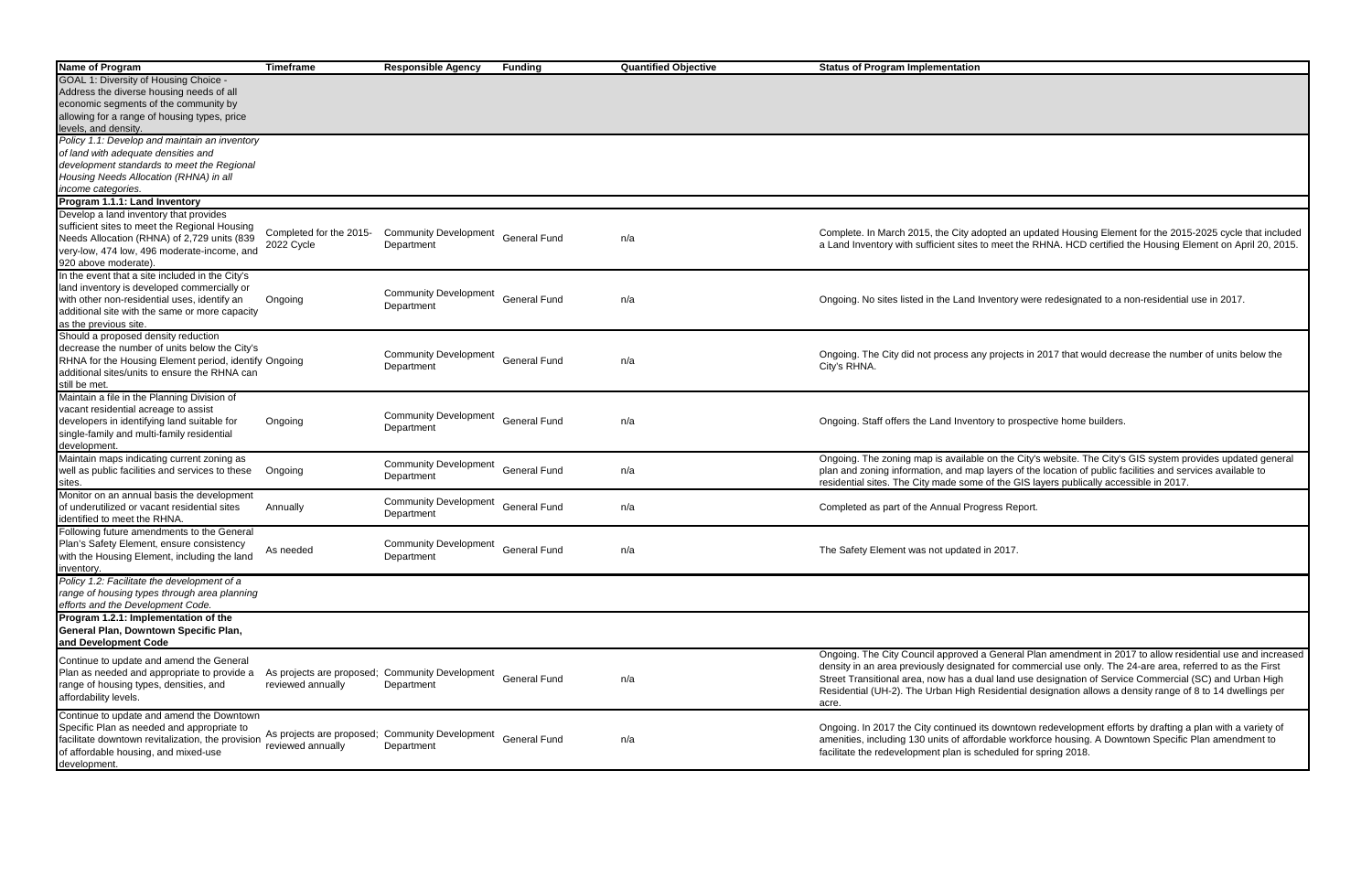| Analyze potential Development Code updates                                                                                                                                                                                                                                                                               |                                                                                    |                                                   |                     |                                                              |                                                                                                                                                                                                                                                                                                                                                                                                                                                                                                               |
|--------------------------------------------------------------------------------------------------------------------------------------------------------------------------------------------------------------------------------------------------------------------------------------------------------------------------|------------------------------------------------------------------------------------|---------------------------------------------------|---------------------|--------------------------------------------------------------|---------------------------------------------------------------------------------------------------------------------------------------------------------------------------------------------------------------------------------------------------------------------------------------------------------------------------------------------------------------------------------------------------------------------------------------------------------------------------------------------------------------|
| that would expand opportunities for attached<br>housing (e.g., small apartment complexes)<br>and smaller unit types (e.g., studios and                                                                                                                                                                                   | By 2017                                                                            | <b>Community Development</b><br>Department        | <b>General Fund</b> | n/a                                                          | Staff is working on a Development Code update that will involve updating the Accessory Dwelling Unit<br>Ordinance and the Density Bonus section of the Code.                                                                                                                                                                                                                                                                                                                                                  |
| cottages).<br>Evaluate specific barriers to residential<br>development of small properties                                                                                                                                                                                                                               | By 2017                                                                            | <b>Community Development</b><br>Department        | <b>General Fund</b> | n/a                                                          | Staff is working on a Development Code update that will involve new development standards for small-lot single<br>family residential development.                                                                                                                                                                                                                                                                                                                                                             |
| Program 1.2.2: Isabel BART Station<br><b>Specific Plan</b>                                                                                                                                                                                                                                                               |                                                                                    |                                                   |                     |                                                              |                                                                                                                                                                                                                                                                                                                                                                                                                                                                                                               |
| Develop a Specific Plan for the area<br>surrounding the future Isabel BART Station,<br>and revise the General Plan and Zoning<br>designations accordingly to allow for<br>residential transit-oriented development.                                                                                                      | By 2017                                                                            | <b>Community Development</b><br>Department        | <b>General Fund</b> | n/a                                                          | Ongoing. Staff is in the process of preparing the "Isabel Neighborhood Specific Plan", which is anticipated for<br>adoption in 2018. The vision for the planning area calls for about 4,000 new dwelling units in a range of<br>attached housing types, which would help add diversity to the City's housing stock.                                                                                                                                                                                           |
| Program 1.2.3: Mobile and Manufactured<br>Homes                                                                                                                                                                                                                                                                          |                                                                                    |                                                   |                     |                                                              |                                                                                                                                                                                                                                                                                                                                                                                                                                                                                                               |
| Continue to allow mobile and manufactured<br>homes that meet State and City codes, as well<br>homes that meet State and City codes, as well<br>as the City's design review requirements, in all<br>residential districts.                                                                                                |                                                                                    | <b>Community Development</b><br>Department        | <b>General Fund</b> | 40 new mobile or manufactured homes over<br>the next 8 years | Ongoing. Based on data from the California Department of Finance, no new mobile homes were built in 2017.                                                                                                                                                                                                                                                                                                                                                                                                     |
| <b>Program 1.2.4: Secondary Dwelling Units</b>                                                                                                                                                                                                                                                                           |                                                                                    |                                                   |                     |                                                              |                                                                                                                                                                                                                                                                                                                                                                                                                                                                                                               |
| Continue to encourage the development of<br>secondary dwelling units by exempting them<br>from certain development impact fees.                                                                                                                                                                                          | Ongoing                                                                            | <b>Community Development</b><br>Department        | <b>General Fund</b> | n/a                                                          | Ongoing. The City waives the Traffic Impact Fee (TIF), Downtown Revitalization Fee, and Parks Facility Fee for<br>SDUs. The City issued permits for 12 SDUs each in 2016 and 2017, up from 9 in 2015 and 6 in 2014.                                                                                                                                                                                                                                                                                           |
| Program 1.2.5: Reduce Governmental<br><b>Constraints</b>                                                                                                                                                                                                                                                                 |                                                                                    |                                                   |                     |                                                              |                                                                                                                                                                                                                                                                                                                                                                                                                                                                                                               |
| The City of Livermore facilitates and<br>encourages the development of a variety of<br>housing in the community. The City will<br>monitor its development fees to ensure they<br>are reasonable and do not unduly constrain<br>development, while protecting the quality,<br>health, and public safety of the community. | Ongoing; as changes are<br>made to development<br>fees. Make changes as<br>needed. | <b>Community Development</b><br>Department        | <b>General Fund</b> | n/a                                                          | Ongoing. As part of the Housing Element update completed in 2015, the City determined that its development<br>impact fees are comparable to nearby jurisdictions with similar markets and are not constraining housing<br>production. The City continues to use various practices to offset potential negative effects of development<br>impact fees on housing development and cost. The City updated its development fees in 2017 to reflect cost of<br>living changes, in accordance with local ordinance. |
| Policy 1.3: Encourage the development of<br>housing for individuals with disabilities.                                                                                                                                                                                                                                   |                                                                                    |                                                   |                     |                                                              |                                                                                                                                                                                                                                                                                                                                                                                                                                                                                                               |
| <b>Program 1.3.1: Licensed Community</b>                                                                                                                                                                                                                                                                                 |                                                                                    |                                                   |                     |                                                              |                                                                                                                                                                                                                                                                                                                                                                                                                                                                                                               |
| <b>Residential Care Facilities</b><br>Consistent with State law, continue to allow<br>licensed community residential care facilities<br>serving 6 or fewer persons in all residential<br>districts as a means of providing housing for<br>these special needs groups.                                                    | Ongoing                                                                            | Community Development None required<br>Department |                     | n/a                                                          | Ongoing. The Livermore Development Code continues to allow licensed community residential care facilities in<br>the residential zoning districts.                                                                                                                                                                                                                                                                                                                                                             |
| Program 1.3.2: Universal Design                                                                                                                                                                                                                                                                                          |                                                                                    |                                                   |                     |                                                              |                                                                                                                                                                                                                                                                                                                                                                                                                                                                                                               |
| Continue to include universal design features<br>as project specific criteria to achieve a higher 2014-2016 and 2017-<br>project-specific rating during competitive years 2019 HIP Cycles<br>of the Housing Implementation Program (HIP).                                                                                |                                                                                    | Community Development General Fund<br>Department  |                     | n/a                                                          | Ongoing. The City updated the HIP for the 2017-2019 three-year cycle. Allocations are awarded on a first come<br>first serve basis (no competition). The City will continue to include universal design as an emphasized category<br>in future HIP programs.                                                                                                                                                                                                                                                  |
| Update the City's residential design guidelines<br>and standards to encourage "visitability" and By 2018<br>universal design features in new homes.                                                                                                                                                                      |                                                                                    | Community Development General Fund<br>Department  |                     | n/a                                                          | Incomplete. The City intends to update the residential design guidelines and standards as part of the next<br>comprehensive General Plan update, tentatively scheduled to begin in 2019.                                                                                                                                                                                                                                                                                                                      |
| Expand consumer awareness by providing<br>information on universal design features at the<br>City's Permit Center and develop resource<br>information for the City's Permit Center<br>website.                                                                                                                           | By 2018                                                                            | <b>Community Development</b><br>Department        | <b>General Fund</b> | n/a                                                          | Ongoing. The City has not yet developed Livermore-specific resources on universal design features, but<br>provides information and guidance upon request at the Permit Center.                                                                                                                                                                                                                                                                                                                                |
| Program 1.3.3: Development of Housing for<br><b>Persons with Disabilities</b>                                                                                                                                                                                                                                            |                                                                                    |                                                   |                     |                                                              |                                                                                                                                                                                                                                                                                                                                                                                                                                                                                                               |
|                                                                                                                                                                                                                                                                                                                          |                                                                                    |                                                   |                     |                                                              |                                                                                                                                                                                                                                                                                                                                                                                                                                                                                                               |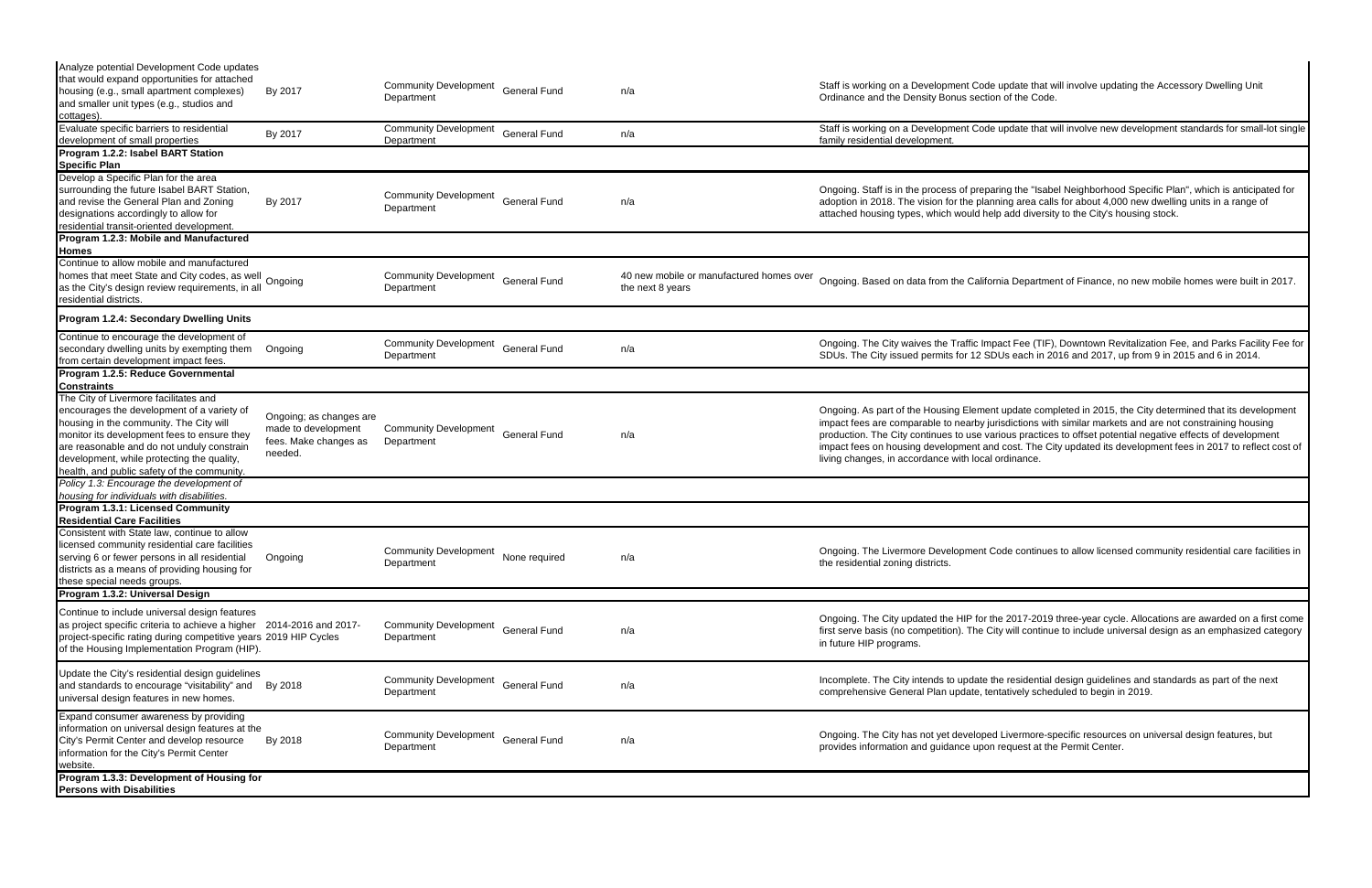| Continue to provide monetary subsidies to<br>market-rate developers and non-profits to<br>encourage the development of new housing<br>for persons with disabilities, including<br>developmental disabilities, and for the<br>improvement of existing housing.                                                                                                                                                                                                         | As projects are proposed<br>or through annual<br>Housing & Human<br>Services Grant allocation<br>process     | <b>Community Development</b><br>Department | Affordable Housing Fund n/a |     | In 2017, the City approved a proposal from<br>affordable, services-enriched housing for p<br>acquisition loan funding through the City's                                                                                                                                      |
|-----------------------------------------------------------------------------------------------------------------------------------------------------------------------------------------------------------------------------------------------------------------------------------------------------------------------------------------------------------------------------------------------------------------------------------------------------------------------|--------------------------------------------------------------------------------------------------------------|--------------------------------------------|-----------------------------|-----|-------------------------------------------------------------------------------------------------------------------------------------------------------------------------------------------------------------------------------------------------------------------------------|
| Seek state and federal funding to increase<br>resources available for this program.                                                                                                                                                                                                                                                                                                                                                                                   |                                                                                                              |                                            |                             |     | Ongoing. Staff looks out for funding opport<br>California Office of Planning Research (OP<br>Affordable Housing and Sustainable Comm<br>monthly basis include: Alameda County Ho<br><b>Community Development Department (HCI</b><br>outreach to Congressional district staff. |
| Consider regulatory incentives for projects<br>targeted for persons with disabilities, including<br>persons with developmental disabilities.                                                                                                                                                                                                                                                                                                                          | Annually, or as projects<br>are proposed                                                                     | <b>Community Development</b><br>Department | <b>General Fund</b>         | n/a | Ongoing. The Development Code update p                                                                                                                                                                                                                                        |
| Support "aging in place" through community<br>design, partnering with organizations that<br>provide support services, and encouraging<br>accessibility improvements to rental housing.                                                                                                                                                                                                                                                                                | Annual renewal of<br>Housing & Human<br>Services Grant funding<br>agreements and as<br>projects are proposed | <b>Community Development</b><br>Department | Affordable Housing Fund n/a |     | Ongoing. The City has provided grant fund<br>disabled services to individuals: Senior Sup<br>Independent Living (CRIL) encourage seni<br>independent living skills. In 2016, the City o<br>administer the City's owner-occupied housi<br>accessibility improvements.          |
| Goal 2: Well Managed Growth - Manage<br>residential growth to promote (1) the<br>production of housing to meet local and<br>regional housing needs; (2) a growth rate<br>balanced with the provision of infrastructure<br>capacity and public services; (3) a balanced<br>relationship between residential and non-<br>residential development; (4) the highest<br>quality design for all residential units and<br>neighborhoods; and (5) open space<br>preservation. |                                                                                                              |                                            |                             |     |                                                                                                                                                                                                                                                                               |
| Policy 2.1: Encourage the provision of lower<br>income housing, infill development, and mixed-<br>use projects in locations served by existing<br>infrastructure, particularly transit services.                                                                                                                                                                                                                                                                      |                                                                                                              |                                            |                             |     |                                                                                                                                                                                                                                                                               |
| Program 2.1.1: Housing Implementation<br>Program (HIP)                                                                                                                                                                                                                                                                                                                                                                                                                |                                                                                                              |                                            |                             |     |                                                                                                                                                                                                                                                                               |
| Ensure that future HIP programs address the<br>need to provide very low- and low-income<br>housing units (according to the City's RHNA)<br>by establishing sufficient allocations for<br>development of sites identified in the land<br>inventory.                                                                                                                                                                                                                    | Ongoing                                                                                                      | <b>Community Development</b><br>Department | <b>General Fund</b>         | n/a | The HIP includes sufficient allocations for o<br>the Downtown area.                                                                                                                                                                                                           |
| Re-evaluate and continue HIP exemptions as<br>needed to facilitate housing construction,<br>redevelopment, and large scale catalyst<br>projects in the Downtown area.                                                                                                                                                                                                                                                                                                 | Ongoing                                                                                                      | <b>Community Development</b><br>Department | <b>General Fund</b>         | n/a | The 2017-19 HIP did not continue HIP exer<br>due to the previous HIP cycle exemptions.<br>development reaches build-out under the S                                                                                                                                           |
| Continue to allow exemptions from the HIP in<br>conjunction with the TDC Program to<br>encourage infill development.                                                                                                                                                                                                                                                                                                                                                  | Ongoing                                                                                                      | <b>Community Development</b><br>Department | <b>General Fund</b>         | n/a | The 2017-19 HIP continues to allow exemp                                                                                                                                                                                                                                      |
| Continue to use emphasized categories<br>during competitive years as a mechanism to<br>encourage infill development, mixed-use<br>(commercial/residential) projects, and lot<br>consolidation for larger projects.                                                                                                                                                                                                                                                    | Ongoing                                                                                                      | <b>Community Development</b><br>Department | <b>General Fund</b>         | n/a | Ongoing. The City updated the HIP for the<br>first serve basis (no competition). The City<br>that involve a competition, in order to incen                                                                                                                                    |
| Provide information on the HIP on the<br>Community and Economic Development<br>website and conduct outreach to local<br>developers.                                                                                                                                                                                                                                                                                                                                   | Ongoing                                                                                                      | <b>Community Development</b><br>Department | <b>General Fund</b>         | n/a | Ongoing. Information on the HIP program a<br>staff is also available to meet and answer o<br>conducts notification and outreach to local<br>Estate Roundup in 2017.                                                                                                           |

I Sunflower Hill and MidPen Housing to develop 44-units of bersons with developmental disabilities and their request for Affordable Housing Trust Fund.

tunities on a daily basis. For example, our subscription to the PR) list serves made us aware of the Strategic Growth Council's nunities Program. Other sources that staff monitors on at least a busing and Community Development Department, State Housing and D) Office of Financial Assistance, and federal sources through

process may include an analysis of potential regulatory incentives.

Is to a several nonprofit agencies that provide senior support and pport Program of the Tri-Valley and Community Resources for iors' and disabled persons to age in place and to facilitate contracted with Habitat for Humanity East Bay/Silicon Valley to ing rehabilitation program, which assists seniors with home

development sites identified in the Land Inventory, including 1,566 in

mptions in the Downtown area, since there are sufficient allocations Allocations for the Downtown area will be reevaluated as residential Specific Plan.

otions in conjunction with the TDC program.

2017-2019 three-year cycle. Allocations are awarded on a first come will consider using emphasized categories in future HIP programs tivize infill development.

and application process are posted on the city website. City planning questions one-on-one with potential applicants. The City also developers. The City attended the Chamber of Commerce Real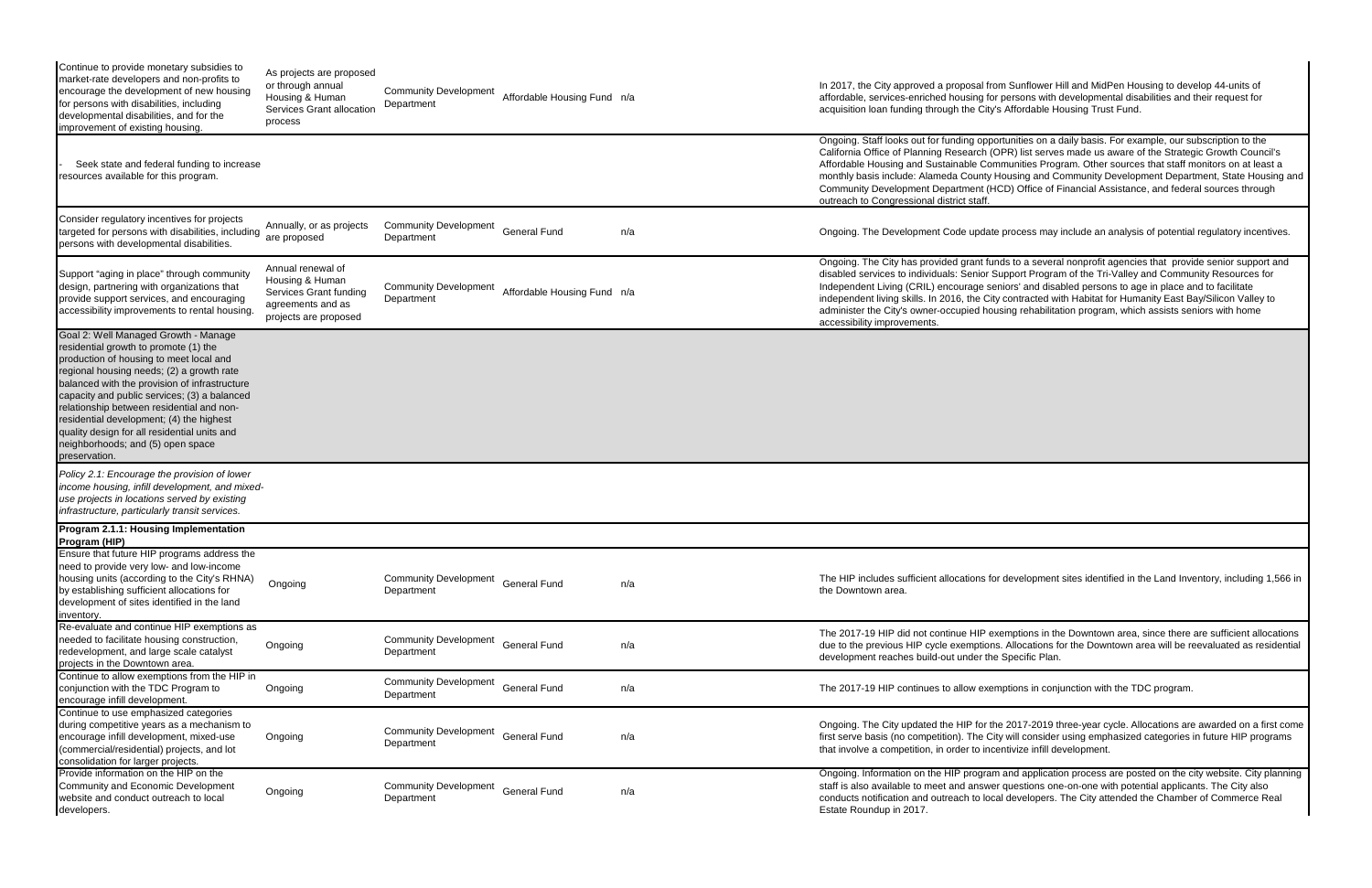- Conduct 2-3 developer workshops during

and Infrastructure Report" (CSIR) every three years as the basis for sure the growth rate does not exceed the City's capability to provide nt CSIR was prepared for the 2017-2019 HIP Cycle.

CIP as needed to accommodate upgrades to support intensified funding for Downtown Revitalization Projects such as infill site acquisition, infrare for the mixed use Livermore Village catalyst site, relocation of the Railroad Depot, and be of future affordable housing construction.

nd wastewater systems to accommodate housing needs as part of Report prepared for the three-year HIP cycles. The City's 2017-2019 e sewer system. The City is currently updating its Water Master Plan rastructure needs. The City continues to work with Cal Water in their service area.

ne City approved the Chestnut Square project, which includes 114 nd families. There is sufficient capacity of public infrastructure and ng from the project.

velopment agencies, the City continues to explore funding sources to pportunities for mixed use development in Priority Development

ensities in the Downtown area to support higher density housing in od. The City has prepared a Draft Specific Plan for the Isabel a (PDA) to guide development around the proposed BART station. nsity housing types to take advantage of regional transit access and n, the City's Development Code includes form-based zoning for two ercentage of residential development.

<sup>5%</sup> density bonus for sites in close proximity to the Transit Center, tion, the City recently approved the Chestnut Square project, which provide affordable rental units (see Program 3.2.1 for more detail).

oortunities for promoting high density residential development. The stablishes a goal for 25 percent of the approximatly 4,095 new ices/rents, with a project-level minimum of 20 percent. Projects within nsity Bonus. The Draft Plan provides flexible development standards er planning across adjacent blocks, and facilitates environmental ixed-use, transit-oriented development. The City will also consider hich includes the Vasco ACE station and a potential Greenville BART

| the 2015-2022 period.<br>Conduct outreach at the yearly Real Estate                                                                                                                                                                  |                                                           |                                                                               |                             |     |                                                                                                                                                                                                                                                                                                                                                                                                                                   |
|--------------------------------------------------------------------------------------------------------------------------------------------------------------------------------------------------------------------------------------|-----------------------------------------------------------|-------------------------------------------------------------------------------|-----------------------------|-----|-----------------------------------------------------------------------------------------------------------------------------------------------------------------------------------------------------------------------------------------------------------------------------------------------------------------------------------------------------------------------------------------------------------------------------------|
| Roundup.<br>Program 2.1.2: Monitor Infrastructure                                                                                                                                                                                    |                                                           |                                                                               |                             |     |                                                                                                                                                                                                                                                                                                                                                                                                                                   |
| <b>Needs</b><br>Continue to analyze infrastructure needs and<br>capacity to guide HIP allocations in a manner<br>that balances residential growth with the<br>provision of adequate infrastructure and<br>services.                  | of HIP process                                            | Every three years, as part Community Development<br>Department                | <b>General Fund</b>         | n/a | The City prepares a "Community Services and Infrastr<br>establishing HIP allocations, in order to ensure the gro<br>services and infrastructure. The most recent CSIR was                                                                                                                                                                                                                                                         |
| Review infrastructure needs to support<br>intensified development on infill sites within<br>City limits and in the Downtown area; program<br>improvements and upgrades into the City's<br>Capital Improvement Program (CIP).         | Annually, as part of CIP<br>updates                       | <b>Community Development</b><br>Department                                    | <b>General Fund</b>         | n/a | The City annually reviews and amends its CIP as need<br>development. The 2017-2019 CIP includes funding for<br>acquisition, infrastructure for the mixed use Livermore<br>demolition of vacant buildings for the purpose of future                                                                                                                                                                                                |
| Work with the City's water and sewer provider<br>in order to ensure the availability and<br>adequate capacity of water and wastewater<br>systems to accommodate the housing needs<br>during the planning period.                     | Ongoing; as projects are<br>proposed                      | <b>Community Development</b><br>Department, Public<br><b>Works Department</b> | <b>General Fund</b>         | n/a | The City evaluates the capacity for water and wastewa<br>the Community Services and Infrastructure Report pre<br>CIP includes improvements/upgrades to the sewer sys<br>to evaluate long-term water supply and infrastructure r<br>Company during the review of projects within their serv                                                                                                                                        |
| Prioritize proposed developments that include<br>housing affordable to lower-income<br>households.                                                                                                                                   | As needed                                                 | <b>Community Development</b><br>Department, Public<br><b>Works Department</b> | <b>General Fund</b>         | n/a | Ongoing. For example, in January 2017, the City appro<br>units affordable to lower income seniors and families.<br>services to accommodate demands resulting from the                                                                                                                                                                                                                                                             |
| Provide a copy of the Housing Element and<br>any future amendments to the utility providers<br>immediately after adoption.                                                                                                           | After adoption of the<br>Housing Element and as<br>needed | <b>Community Development</b><br>Department                                    | <b>General Fund</b>         | n/a | Complete for the 2015-2022 Housing Element update.                                                                                                                                                                                                                                                                                                                                                                                |
| Program 2.1.3: Support Mixed-Use and<br><b>Transit-Oriented Development</b>                                                                                                                                                          |                                                           |                                                                               |                             |     |                                                                                                                                                                                                                                                                                                                                                                                                                                   |
| Promote lot consolidation to increase<br>opportunities for mixed-use development.                                                                                                                                                    | Ongoing                                                   | <b>Community Development</b><br>Department                                    | Affordable Housing Fund n/a |     | Ongoing. Following the dissolution of redevelopment a<br>assist with lot consolidation and increase opportunities<br>Areas (PDA).                                                                                                                                                                                                                                                                                                 |
| Continue to require minimum residential<br>densities in areas designated for transit-<br>oriented, mixed-use development to ensure<br>higher density in these areas.                                                                 | Underway                                                  | <b>Community Development</b><br>Department                                    | <b>General Fund</b>         | n/a | Ongoing. There are minimum residential densities in th<br>this mixed use, transit-oriented neighborhood. The City<br>Neighborhood, a Priority Development Area (PDA) to g<br>The Draft Plan calls for a mix of higher density housing<br>support Housing Element goals. In addition, the City's<br>mixed-use sites that requires a minimum percentage o                                                                           |
| Continue to use existing density incentives<br>and develop additional incentives to promote<br>mixed-use and more intense residential<br>development near transit.                                                                   | Ongoing                                                   | <b>Community Development</b><br>Department                                    | <b>General Fund</b>         | n/a | Ongoing. For example, the City allows a 25% density b<br>under the Downtown Specific Plan. In addition, the Cit<br>used the City's Density Bonus provision to provide affo                                                                                                                                                                                                                                                        |
| Identify additional areas served by transit<br>where density incentives should be<br>encouraged.                                                                                                                                     |                                                           |                                                                               |                             |     | Ongoing. The City continues to explore opportunities fo<br>Draft Isabel Neighborhood Specific Plan establishes a<br>housing units to be offered at affordable prices/rents, v<br>the Isabel area may also use the City's Density Bonus.<br>and parking requirements, allows for master planning a<br>streamlining, as incentives to encourage mixed-use, tr<br>density incentives for the Eastside PDA, which include<br>station. |
| Goal 3: Production of Affordable Housing -<br>Encourage the provision and long-term<br>availability of housing affordable to all<br>economic segments of the community, and<br>dispersed and integrated throughout the<br>community. |                                                           |                                                                               |                             |     |                                                                                                                                                                                                                                                                                                                                                                                                                                   |
| Policy 3.1: Facilitate the production of<br>affordable housing through the regulation of<br>and incentives to new development.                                                                                                       |                                                           |                                                                               |                             |     |                                                                                                                                                                                                                                                                                                                                                                                                                                   |
| Program 3.1.1: Inclusionary Housing<br><b>Ordinance</b>                                                                                                                                                                              |                                                           |                                                                               |                             |     |                                                                                                                                                                                                                                                                                                                                                                                                                                   |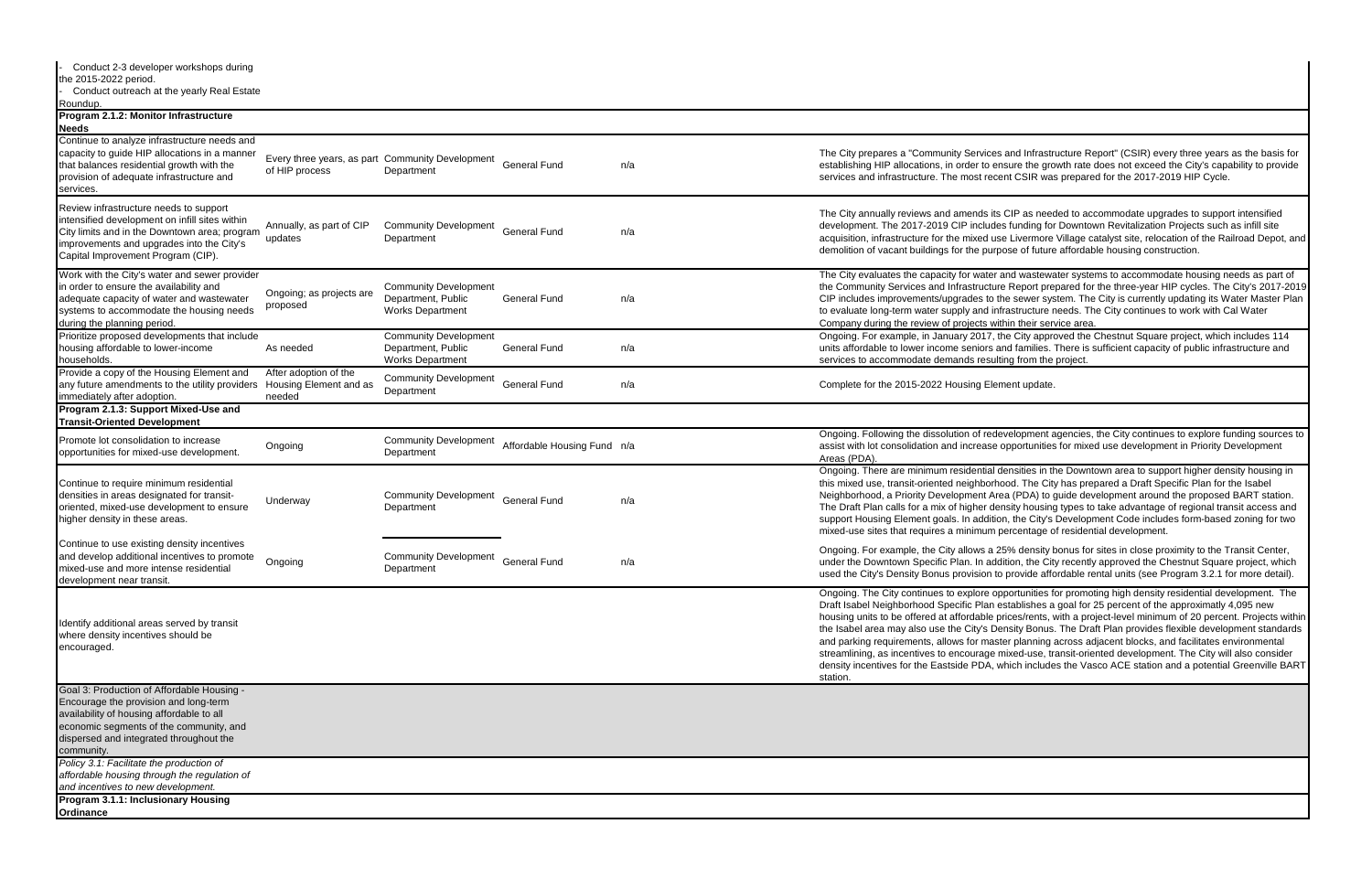| Continue to implement the inclusionary<br>housing ordinance.                                                                                                                                                                                                                                                                                                                                                                                               | Ongoing; review every 5<br>years for adjustment to<br>market conditions or as<br>needed/required            | <b>Community Development</b><br>Department                      | <b>General Fund</b>     | n/a                                                                                | Ongoing. Approved projects have been providing below market rate u<br>comply with the policy. It continues to be a major tool in promoting aff<br>2017, a total of six inclusionary units were built and sold to low and m<br>Meridian Station and Vines projects.                                                                                                                                                                                                                                                                                                                                                    |
|------------------------------------------------------------------------------------------------------------------------------------------------------------------------------------------------------------------------------------------------------------------------------------------------------------------------------------------------------------------------------------------------------------------------------------------------------------|-------------------------------------------------------------------------------------------------------------|-----------------------------------------------------------------|-------------------------|------------------------------------------------------------------------------------|-----------------------------------------------------------------------------------------------------------------------------------------------------------------------------------------------------------------------------------------------------------------------------------------------------------------------------------------------------------------------------------------------------------------------------------------------------------------------------------------------------------------------------------------------------------------------------------------------------------------------|
| Continue to require developers to identify the<br>location of inclusionary units.                                                                                                                                                                                                                                                                                                                                                                          | Ongoing                                                                                                     | <b>Community Development</b><br>Department                      | <b>General Fund</b>     | n/a                                                                                | Ongoing, as part of the entitlement process for development projects.                                                                                                                                                                                                                                                                                                                                                                                                                                                                                                                                                 |
| Update feasibility analysis of inclusionary<br>housing ordinance to reflect current market<br>conditions. As part of feasibility study, the City By 2019; review every 5<br>will evaluate the must-build component of the<br>inclusionary Housing Ordinance to allow<br>developers to choose one of the alternative<br>means of compliance without discretionary<br>review by the City Council.<br>Program 3.1.2: Density Bonuses and<br><b>Incentives</b> | years for adjustment to<br>market conditions or as<br>needed/require                                        | <b>Community Development</b><br>Department                      | <b>General Fund</b>     | n/a                                                                                | Complete. The 2013 Residential Nexus Analysis and 2013 Financial<br>direct impact of homebuilding on the need for additional affordable he<br>build requirement was reinstated in 2015. Concurrently, the In-Lieu fe<br>assessment basis per the Market Feasibility Study. The updated fee I                                                                                                                                                                                                                                                                                                                          |
| Continue to ensure new residential projects<br>are consistent with current State Density<br>Bonus regulations.                                                                                                                                                                                                                                                                                                                                             | Ongoing.                                                                                                    | <b>Community Development</b><br>Department                      | <b>General Fund</b>     | n/a                                                                                | Ongoing. The City updated Chapter 6.02.030 of the Livermore Develo<br>Density Bonus regulations as part of the 2010 update. Staff will comp<br>law, and update the Livermore Development Code, as needed, in 201<br>Bonuses during the development review process.                                                                                                                                                                                                                                                                                                                                                    |
| Continue to encourage the use of both the<br>State Density Bonus Program and the City's<br>density incentives for senior and very-low<br>income housing.                                                                                                                                                                                                                                                                                                   | Ongoing                                                                                                     | <b>Community Development</b><br>Department                      | <b>General Fund</b>     | n/a                                                                                | Ongoing. The City recently approved the Chestnut Square project, wh<br>affordable rental units (see Program 3.2.1 for more detail).                                                                                                                                                                                                                                                                                                                                                                                                                                                                                   |
| Policy 3.2: Actively pursue and utilize a<br>variety of funding resources and public/private<br>partnerships in the development or purchase<br>of housing affordable to lower and moderate-<br>income households.                                                                                                                                                                                                                                          |                                                                                                             |                                                                 |                         |                                                                                    |                                                                                                                                                                                                                                                                                                                                                                                                                                                                                                                                                                                                                       |
| Program 3.2.1: Affordable Housing Fund                                                                                                                                                                                                                                                                                                                                                                                                                     |                                                                                                             |                                                                 |                         |                                                                                    |                                                                                                                                                                                                                                                                                                                                                                                                                                                                                                                                                                                                                       |
| Continue to use the Affordable Housing Fund<br>to provide affordable housing opportunities for Ongoing<br>lower income households.                                                                                                                                                                                                                                                                                                                         |                                                                                                             | <b>Community Development</b><br>Department                      | Affordable Housing Fund | Assist in the development of an average of<br>10 to 15 lower-income units annually | Ongoing. The City has been able to utilize its Affordable Housing Fun<br>and Inclusionary "In-Lieu" Fees) to secure key sites for future new aff<br>currently working with MidPen Housing Corporation to develop a 5-ad<br>assembled the site using the Affordable Housing Fund and the dedica<br>Housing requirement. The site is mostly vacant and contains an unde<br>City approved the proposed project ("Chestnut Square") on January 2<br>will be affordable to lower-income seniors and families. The mixed inc<br>townhouses to help finance the affordable project and increase the ra<br>the Downtown area. |
| Continue to apply the Low-Income Housing<br>Impact fee to generate funds for the<br>Affordable Housing Fund.                                                                                                                                                                                                                                                                                                                                               | Ongoing; as projects are<br>proposed                                                                        | Community Development General Fund (staff time<br>Department    | to administer)          |                                                                                    | Ongoing.                                                                                                                                                                                                                                                                                                                                                                                                                                                                                                                                                                                                              |
| Continue to allow the payment of In-lieu fees<br>as an alternative compliance method under<br>the Inclusionary Housing Ordinance (with City proposed<br>Council approval).                                                                                                                                                                                                                                                                                 | Ongoing; as projects are                                                                                    | Community Development General Fund (staff time<br>Department    | to administer)          |                                                                                    | Ongoing. For example, the approved Brisa Neighborhood project (46<br>on-site units and paying in-lieu fees to comply with the Inclusionary H<br>development agreement.                                                                                                                                                                                                                                                                                                                                                                                                                                                |
| Review the In lieu and Low Income Housing<br>Impact fees as major changes occur in the<br>housing market and adjust if warranted.                                                                                                                                                                                                                                                                                                                          | By 2018, ongoing,<br>monitor the feasibility of<br>for rental units as the<br>market develops/<br>improves. | reinstituting an impact fee Community Development<br>Department | <b>General Fund</b>     |                                                                                    | With rising home prices, interest rates, and income limits, the fee was<br>square foot in 2017, making the fee comparable to building of an affo<br>inclusionary housing.                                                                                                                                                                                                                                                                                                                                                                                                                                             |
| Explore additional funding sources and<br>opportunities to leverage existing funding to<br>increase resources for affordable housing<br>programs.                                                                                                                                                                                                                                                                                                          | Ongoing monitoring (see<br>Program 1.3.3)                                                                   | <b>Community Development</b><br>Department                      | <b>General Fund</b>     |                                                                                    | Ongoing. Staff has received training on HCD's Affordable Housing an<br>(AHSC) as a potential source of funding. The City has designated thre<br>Communities Strategy (Plan Bay Area), which may provide additional<br>Alameda County on plans to leverage the City's Affordable Housing T<br>allocations of Measure A1 Housing Bond Funds which were approve                                                                                                                                                                                                                                                          |
| Program 3.2.2: Acquire Land for Affordable<br><b>Housing</b>                                                                                                                                                                                                                                                                                                                                                                                               |                                                                                                             |                                                                 |                         |                                                                                    |                                                                                                                                                                                                                                                                                                                                                                                                                                                                                                                                                                                                                       |

oviding below market rate units on-site and/or paying in-lieu fees to major tool in promoting affordable housing production in the city. In built and sold to low and moderate income households as part of the

alysis and 2013 Financial Feasibility Analysis demonstrated the for additional affordable housing and the inclusionary housing must-Concurrently, the In-Lieu fee was adjusted to a square foot ty Study. The updated fee became effective January 1, 2015.

30 of the Livermore Development Code to be consistent with State 010 update. Staff will complete another review of State density bonus nt Code, as needed, in 2018. The City reviews requests for Density rocess.

hestnut Square project, which used a Density Bonus to provide for more detail).

its Affordable Housing Fund (which includes Housing Impact Fees key sites for future new affordable units. For example, the City is rporation to develop a 5-acre parcel. The City acquired and busing Fund and the dedication of property as part of an Affordable icant and contains an underutilized and blighted shopping center. The thut Square") on January 23, 2017. It includes 114 rental units that and families. The mixed income project also proposes 44 market-rate project and increase the range of homeownership opportunities in

Neighborhood project (465 units) used a combination of subsidizing ply with the Inclusionary Housing policy, in accordance with a

I income limits, the fee was increased from \$19.95 to \$25.37 per arable to building of an affordable unit, and thereby promoting

CD's Affordable Housing and Sustainable Communities Program he City has designated three PDA's under the regional Sustainable ich may provide additional opportunities. Staff is coordinating with City's Affordable Housing Trust Funds with the local and regional unds which were approved by voters in 2016.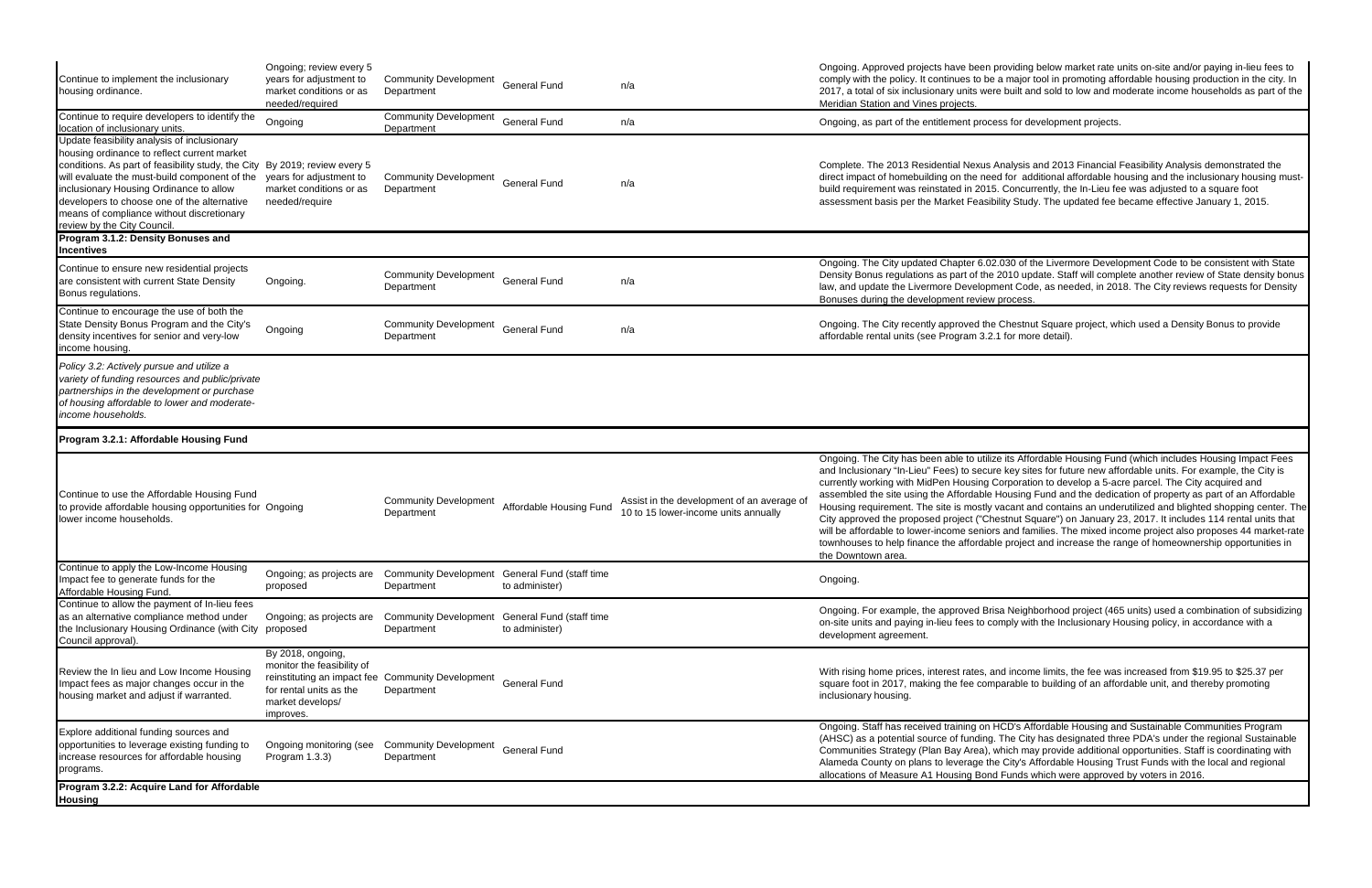| Utilize a variety of funding sources to increase<br>the City's inventory of City-controlled<br>properties to be set aside for future<br>development of affordable housing.<br>Continue to allow land dedication as an<br>alternative compliance method under the<br>Inclusionary Housing Ordinance (with City<br>Council approval). | Ongoing                                                                                                          | <b>Community Development</b><br>Department                     | Affordable Housing Fund,<br>CDBG, and HOME. | n/a                                                                                        | The City owns four project sites (total of 18 parcels) for the future development of affordable housing. The City<br>did not acquire any new land for this purpose in 2017.                                                                                                                                                                                                                                                                                                                                                                                                                                                                                        |
|-------------------------------------------------------------------------------------------------------------------------------------------------------------------------------------------------------------------------------------------------------------------------------------------------------------------------------------|------------------------------------------------------------------------------------------------------------------|----------------------------------------------------------------|---------------------------------------------|--------------------------------------------------------------------------------------------|--------------------------------------------------------------------------------------------------------------------------------------------------------------------------------------------------------------------------------------------------------------------------------------------------------------------------------------------------------------------------------------------------------------------------------------------------------------------------------------------------------------------------------------------------------------------------------------------------------------------------------------------------------------------|
| Program 3.2.3: Partner with Affordable<br><b>Housing Developers</b>                                                                                                                                                                                                                                                                 |                                                                                                                  |                                                                |                                             |                                                                                            |                                                                                                                                                                                                                                                                                                                                                                                                                                                                                                                                                                                                                                                                    |
| Coordinate with nonprofit housing developers<br>and applicable federal, state and regional<br>agencies to facilitate the development of<br>quality affordable housing.                                                                                                                                                              | Ongoing; as projects are<br>proposed                                                                             | <b>Community Development</b><br>Department                     | General Fund (staff time) n/a               |                                                                                            | Ongoing.                                                                                                                                                                                                                                                                                                                                                                                                                                                                                                                                                                                                                                                           |
| Continue to foster relationships with nonprofit<br>housing developers active in the region.                                                                                                                                                                                                                                         | arise                                                                                                            | Ongoing; as opportunities Community Development<br>Department  | <b>General Fund</b>                         | n/a                                                                                        | Staff sends out Requests for Proposals (RFPs) for partnerships, as City-owned site development opportunities<br>arise, and as projects propose support from the City's Affordable Housing Fund. Staff also communicates with<br>developers and housing services providers via participation in community-based and regional committees to<br>address housing needs (see Goal 6 below)                                                                                                                                                                                                                                                                              |
| Program 3.2.4: Conversion of Market-Rate<br>to Affordable Units                                                                                                                                                                                                                                                                     |                                                                                                                  |                                                                |                                             |                                                                                            |                                                                                                                                                                                                                                                                                                                                                                                                                                                                                                                                                                                                                                                                    |
| Continue to provide financial resources to non- coordination with non-<br>profit organizations to convert and increase<br>the existing affordable housing stock.                                                                                                                                                                    | Ongoing; with monthly<br>profit development<br>partners to identify<br>potential properties                      | <b>Community Development</b><br>Department                     | Affordable Housing Fund                     | Assist in the conversion of 2 to 3 units from<br>market-rate to affordable per year        | The City was unable to provide assistance for the conversion of units from market-rate to affordable in 2017.                                                                                                                                                                                                                                                                                                                                                                                                                                                                                                                                                      |
| Program 3.2.5: Subsidies and Incentives                                                                                                                                                                                                                                                                                             |                                                                                                                  |                                                                |                                             |                                                                                            |                                                                                                                                                                                                                                                                                                                                                                                                                                                                                                                                                                                                                                                                    |
| Continue to provide subsidies to affordable<br>housing projects, prioritizing those that provide<br>the greatest level of affordability and serve<br>special needs households.                                                                                                                                                      | Ongoing; as opportunities<br>arise and through annual<br>Housing & Human<br>Services Grant allocation<br>process | <b>Community Development</b><br>Department                     | Affordable Housing Fund n/a                 |                                                                                            | Ongoing. The City continues to provide subsidies to projects that meet city goals to provide affordable housing.<br>The City provided subsidies to two affordable housing projects in 2017: the Chestnut Square and Sunflower Hil<br>project. (See programs 1.3.3 and 3.2.1 for more detail). The Chestnut Square project will provide affordable<br>rental units for seniors and families with very low and low incomes. Of the 72 senior units, five will be offered to<br>households currently experiencing homelessness. The Sunflower Hill project includes 44 units of affordable,<br>services-enriched housing for persons with developmental disabilities. |
| - Consider fee waivers for affordable units,<br>direct subsidy through the Affordable Housing<br>Fund, or providing land reserved for affordable<br>housing.                                                                                                                                                                        |                                                                                                                  |                                                                |                                             |                                                                                            |                                                                                                                                                                                                                                                                                                                                                                                                                                                                                                                                                                                                                                                                    |
| Continue to allow the HIP exemption for<br>projects with at least 35% very-low income<br>units; emphasize affordable projects during<br>competitive years.                                                                                                                                                                          | Ongoing; as projects are<br>proposed                                                                             | <b>Community Development</b><br>Department                     | <b>General Fund</b>                         | n/a                                                                                        | Ongoing.                                                                                                                                                                                                                                                                                                                                                                                                                                                                                                                                                                                                                                                           |
| Continue to allow developers of affordable<br>units to amortize the payment of applicable<br>development impact fees over time to help<br>meet affordable housing targets.                                                                                                                                                          | Ongoing; as projects are<br>proposed                                                                             | <b>Community Development</b><br>Department                     | <b>General Fund</b>                         | n/a                                                                                        | Ongoing.                                                                                                                                                                                                                                                                                                                                                                                                                                                                                                                                                                                                                                                           |
| Continue to meet regularly with developers to<br>discuss incentive opportunities and provide<br>information at workshops.                                                                                                                                                                                                           | Ongoing; annually at a<br>minimum                                                                                | <b>Community Development</b><br>Department                     | <b>General Fund</b>                         | n/a                                                                                        | Ongoing.                                                                                                                                                                                                                                                                                                                                                                                                                                                                                                                                                                                                                                                           |
| Program 3.2.6: Public Outreach<br>Improve communication with the public to<br>increase awareness of policies, programs,<br>and permit processes that support the<br>production of affordable housing.                                                                                                                               | Ongoing; monthly<br>based meetings to<br>distribute info                                                         | participation in community-Community Development<br>Department | <b>General Fund</b>                         | n/a                                                                                        | Ongoing. Staff continued to coordinate on improving access via the traditional methods of developer contact to<br>increase knowledge of incentives available for projects that support the inclusion of affordable housing.                                                                                                                                                                                                                                                                                                                                                                                                                                        |
| Policy 3.3: Provide housing assistance to<br>lower and moderate-income households and<br>other households with special needs.                                                                                                                                                                                                       |                                                                                                                  |                                                                |                                             |                                                                                            |                                                                                                                                                                                                                                                                                                                                                                                                                                                                                                                                                                                                                                                                    |
| Program 3.3.1: First-Time Homebuyer<br>Down Payment Assistance Program                                                                                                                                                                                                                                                              |                                                                                                                  |                                                                |                                             |                                                                                            |                                                                                                                                                                                                                                                                                                                                                                                                                                                                                                                                                                                                                                                                    |
| Continue to provide mortgage assistance for<br>down payment, closing costs, and secondary<br>financing to low- and moderate-income first-<br>time homebuyers.                                                                                                                                                                       | 2015 through 2022                                                                                                | <b>Community Development</b><br>Department                     | Affordable Housing Fund                     | Continue to provide First-Time Homebuyer<br>low and moderate-income households<br>annually | Mortgage Assistance to an average of 10-15 Ongoing. In 2017, the City provided 5 second mortgage loans to low and moderate income first-time<br>homebuyers through its Mortgage Assistance Program.                                                                                                                                                                                                                                                                                                                                                                                                                                                                |
|                                                                                                                                                                                                                                                                                                                                     |                                                                                                                  |                                                                |                                             |                                                                                            |                                                                                                                                                                                                                                                                                                                                                                                                                                                                                                                                                                                                                                                                    |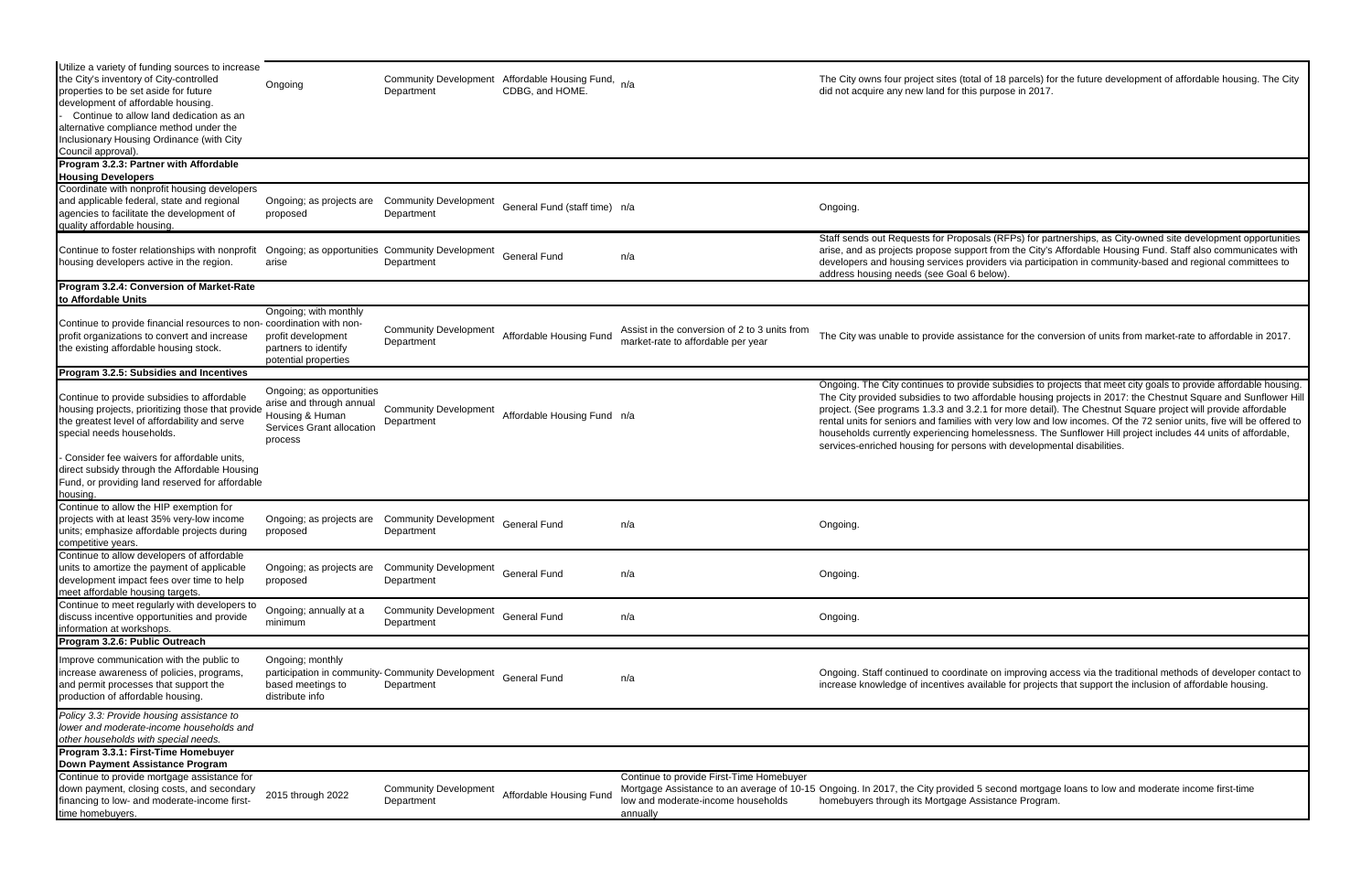| Continue to target persons with disabilities for<br>participation in the program.                                                                                                                                                                                                                                                   | Ongoing                                                                                       | <b>Community Development</b><br>Department                                                 | Affordable Housing Fund n/a                                                                  |                                                                            | Ongoing. Continued to seek and discuss o                                                                                                                                                                                                                                                |
|-------------------------------------------------------------------------------------------------------------------------------------------------------------------------------------------------------------------------------------------------------------------------------------------------------------------------------------|-----------------------------------------------------------------------------------------------|--------------------------------------------------------------------------------------------|----------------------------------------------------------------------------------------------|----------------------------------------------------------------------------|-----------------------------------------------------------------------------------------------------------------------------------------------------------------------------------------------------------------------------------------------------------------------------------------|
| Continue to promote and provide information<br>about the program on the City's website,<br>newsletter, through e-mail distribution, local<br>advertising, and with brochures and handouts<br>at the City's permit center counter.                                                                                                   | Ongoing                                                                                       | <b>Community Development</b><br>Department                                                 | <b>General Fund</b>                                                                          | n/a                                                                        | Ongoing.                                                                                                                                                                                                                                                                                |
| Program 3.3.2: Rental Assistance                                                                                                                                                                                                                                                                                                    |                                                                                               |                                                                                            |                                                                                              |                                                                            |                                                                                                                                                                                                                                                                                         |
| Pursue additional funding to maintain the<br>Section 8 Rental Assistance Program and<br>enhance support for other rental assistance<br>programs.                                                                                                                                                                                    | Ongoing                                                                                       | Livermore Housing<br>Authority and Community General Fund<br><b>Development Department</b> |                                                                                              | n/a                                                                        | Ongoing. City currently provides four afford<br>development for up to Moderate Income ho<br>City is selling a fifth unit to Tri-Valley REAC                                                                                                                                             |
| Assist Livermore Housing Authority (LHA) to<br>maintain and/or increase the amount of rental<br>housing available to very-low income<br>households, as well as the amount of<br>households assisted through the Section 8<br>program:<br>Provide technical assistance with property<br>acquisition and administrative assistance to | Ongoing; monthly<br>coordination meetings<br>with LHA                                         | Department                                                                                 | Community Development General Fund, Affordable n/a<br>Housing Fund, CDBG                     |                                                                            | Ongoing. The City allocated \$1.6 million to<br>affordable apartment complexes Bluebell, (<br>financial feasibility of the projects.                                                                                                                                                    |
| the Advisory Board.<br>Continue to provide capital funds as<br>needed to the LHA to upgrade rental housing<br>owned and managed by the LHA.                                                                                                                                                                                         |                                                                                               |                                                                                            |                                                                                              |                                                                            |                                                                                                                                                                                                                                                                                         |
| Increase promotion of the Section 8 program<br>to the development community, property<br>owners, and possible participants.<br>Provide information on LHA on City's<br>website.                                                                                                                                                     | Update information as<br>needed or annually                                                   | <b>Community Development</b><br>Department                                                 | <b>General Fund</b>                                                                          | n/a                                                                        | Ongoing.                                                                                                                                                                                                                                                                                |
| Continue to advertise the program through<br>the City's newsletter and brochures at the<br>permit center and other public counters.                                                                                                                                                                                                 |                                                                                               |                                                                                            |                                                                                              |                                                                            |                                                                                                                                                                                                                                                                                         |
| Support partners that provide outreach to<br>landlords about voucher programs with aim of<br>increasing housing opportunities for recipients coordination with other<br>of rental assistance.                                                                                                                                       | Ongoing; annual<br>workshops and quarterly<br>cities                                          | <b>Community Development</b><br>Department                                                 | <b>General Fund</b>                                                                          | Collaborate to hold one annual outreach<br>event for landlords.            | Ongoing. City plans to work in coordination                                                                                                                                                                                                                                             |
| Program 3.3.3: Homelessness Prevention<br>and Intervention                                                                                                                                                                                                                                                                          |                                                                                               |                                                                                            |                                                                                              |                                                                            |                                                                                                                                                                                                                                                                                         |
| Amend the Development Code to modify the<br>definition of transitional and supportive<br>housing and update the use tables, listing<br>transitional and supportive housing as a<br>residential use subject to the same permit<br>requirements as a residential use of the same<br>type in the same zone.                            | Completed at the time of<br><b>Housing Element</b><br>adoption (2015)                         | Community Development General Fund<br>Department                                           |                                                                                              | n/a                                                                        | Complete.                                                                                                                                                                                                                                                                               |
| New Program (2016): Implement the Housing<br>First Program model aimed at ending<br>homelessness for the most vulnerable<br>populations in Livermore.                                                                                                                                                                               | Established in 2017                                                                           | <b>Community Development</b><br>Department                                                 | CDBG, HOME, Social<br>Opportunities<br>Endowment fund, and<br><b>Affordable Housing Fund</b> | Goal to end homelessness by 2022                                           | Under the Housing First Model, a person w<br>possible and is provided with the necessar<br>The program will relies on a variety of strate<br>services, and increase rental assistance. T<br>assist with the coordination between housir<br>additional funding to carry out homeless sti |
| Continue to provide support (rental subsidies<br>and case management) to emancipated youth<br>through Project Independence.                                                                                                                                                                                                         | Ongoing; through annual<br>Housing & Human<br>Services Grant allocation Department<br>process | <b>Community Development</b>                                                               | CDBG and HOME funds                                                                          | Provide funding assistance to 6-14<br>individuals and/or families annually | Ongoing. The City has awarded funding to<br>Independence and Rapid Rehousing progr<br>permanent housing.                                                                                                                                                                                |

pportunities for fully accessible inclusionary units with developers.

dable workforce rental opportunities in the Station Square ouseholds (120% AMI) through its Workforce Housing Program. The CH for rental to persons with developmental disabilities.

the Livermore Housing Authority for renovation of their three Chestnut, and Los Posadas. The City is currently reviewing the

i with the other Tri-Valley cities on a landlord outreach event in 2017.

*Under the Housing First Model, a person who is homeless is moved into permanent housing as quickly as possible and is provided with the necessary services that will enable them to maintain their housing indefinitely. The program will relies on a variety of strategies to produce and acquire new affordable units, expand support services, and increase rental assistance. The City hired a limited duration Homeless Prevention Specialist – to assist with the coordination between housing and human services, develop regional partnerships, and seek out additional funding to carry out homeless strategies.* 

Abode to implement its "Housing First" model, through its Project rams. In FY2016-17 Abode assisted 14 households in securing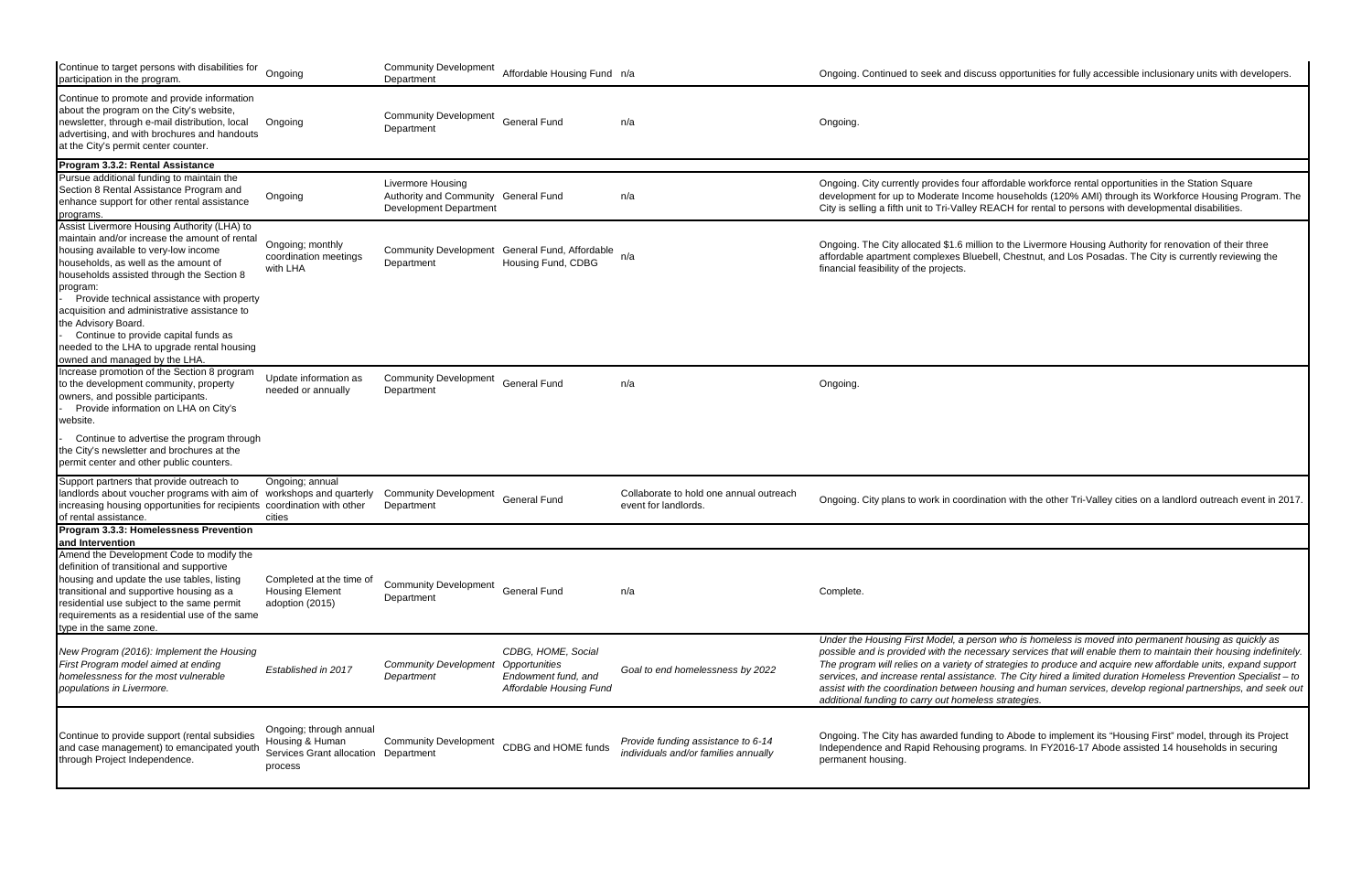| Provide homelessness prevention/intervention Ongoing; monthly<br>support services and rental assistance<br>through Abode Services' AC Impact program.                                                                                                                                                                                       | coordination with<br>Alameda County<br>Ongoing; through annual                                   | <b>Community Development</b><br>Department                                | General Fund, Affordable<br>Housing Fund, County<br>Funds | Provide funding assistance to 8-9<br>individuals annually                                                                                              | Ongoing. Abode through their AC Impact pr<br>persons. Each client was previously designa<br>clients have maintained their housing since<br>services to ensure that the individuals rema<br>independent living skills, money manageme<br>Ongoing. The City provided federal HOME a |
|---------------------------------------------------------------------------------------------------------------------------------------------------------------------------------------------------------------------------------------------------------------------------------------------------------------------------------------------|--------------------------------------------------------------------------------------------------|---------------------------------------------------------------------------|-----------------------------------------------------------|--------------------------------------------------------------------------------------------------------------------------------------------------------|-----------------------------------------------------------------------------------------------------------------------------------------------------------------------------------------------------------------------------------------------------------------------------------|
| Provide rental subsidies and related<br>assistance to households at risk of<br>homelessness through ECHO Housing.                                                                                                                                                                                                                           | Housing & Human<br>Services Grant allocation<br>process                                          | <b>Community Development</b><br>Department                                | CDBG and HOME funds                                       | Provide funding assistance to 4-5<br>individuals or families annually                                                                                  | tenant based rental assistance (TBRA) and<br>of homelessness and/or those currently hor<br>skills to help ensure families and individuals                                                                                                                                         |
| Facilitate the coordination of the faith-based<br>community and providers of homeless<br>services, building upon the Mayor's Homeless<br>Summit.                                                                                                                                                                                            | Ongoing; through City-<br>hosted subcommittee<br>meetings                                        | <b>Community Development</b><br>Department                                | <b>General Fund</b>                                       | n/a                                                                                                                                                    | Ongoing, in October 2015, faith based and<br>development and implementation of the City<br>churches coordinate to provide a rotating W<br>homelessness to have a safe refuge for peo<br>creed, or religion.                                                                       |
| Support the efforts of the Homeless Street<br>Outreach (HSO) Team to proactively connect<br>homeless individuals to resources.                                                                                                                                                                                                              | Ongoing; monthly<br>oversight and<br>coordination                                                | Police Department,<br>Community Development General Fund<br>Department    |                                                           | n/a                                                                                                                                                    | The City provided funding to Abode Service<br>In FY 2016-2017, the Homeless Outreach T<br>eight chronically homeless individuals.                                                                                                                                                 |
| Goal 4: Preservation and Improvement of<br>Affordable Housing - Preserve and improve<br>the existing stock of affordable housing and<br>residential neighborhoods.                                                                                                                                                                          |                                                                                                  |                                                                           |                                                           |                                                                                                                                                        |                                                                                                                                                                                                                                                                                   |
| Policy 4.1: Improve the quality of existing<br>affordable housing.<br>Program 4.1.1: Minor Home Repair<br><b>Program</b>                                                                                                                                                                                                                    |                                                                                                  |                                                                           |                                                           |                                                                                                                                                        |                                                                                                                                                                                                                                                                                   |
| Continue to provide rehabilitation grants to<br>lower income households and occupants of<br>mobile homes to cover the cost of minor<br>repairs such as plumbing, weather stripping,<br>electrical work, and accessibility<br>improvements.                                                                                                  | Ongoing; through<br>through Neighborhood<br>Preservation contacts and<br>requests for assistance | Department                                                                | Housing Fund                                              | identification of applicants<br>Community Development<br>CDBG, HOME, Affordable Assist up to 11 single-family and mobile<br>home owner occupied units. | Ongoing. The City assisted six households<br>Assistance was provided to cover code viola<br>issues.                                                                                                                                                                               |
| Continue to advertise the program through the<br>City's website, newsletter, targeted mailings,<br>and brochures distributed at public counters<br>and to local agencies.                                                                                                                                                                   | Ongoing                                                                                          | <b>Community Development</b><br>Department                                | <b>General Fund</b>                                       | n/a                                                                                                                                                    | Ongoing.                                                                                                                                                                                                                                                                          |
| Program 4.1.2: Owner-Occupied Housing                                                                                                                                                                                                                                                                                                       |                                                                                                  |                                                                           |                                                           |                                                                                                                                                        |                                                                                                                                                                                                                                                                                   |
| <b>Rehabilitation Loan Program</b><br>Provide assistance to lower income<br>households in the form of deferred payment<br>loans for major repairs (roof, furnace,<br>electrical, plumbing), or for installation of<br>wheelchair ramps, support rail systems, or<br>security/safety devices in housing occupied by<br>elderly and disabled. | 2015 through 2022                                                                                | Department                                                                | <b>Housing Fund</b>                                       | annually                                                                                                                                               | Community Development CDBG, HOME, Affordable Assistance to 3-4 lower income households Ongoing. The City assisted 6 owner occupio<br>Loan and Grant Program in FY 2016-2017.                                                                                                      |
| Continue to advertise the program through the<br>City's website, newsletter, targeted mailings,<br>and brochures distributed at public counters<br>and to local agencies.                                                                                                                                                                   | Update information<br>annually or as needed                                                      | <b>Community Development</b><br>Department                                | <b>General Fund</b>                                       | n/a                                                                                                                                                    | Ongoing.                                                                                                                                                                                                                                                                          |
| Collaborate with nonprofit agencies such as<br>GRID Alternatives to assist with energy-<br>related improvements.                                                                                                                                                                                                                            | Ongoing; as projects are<br>proposed                                                             | Community Development CDBG, HOME, Affordable <sub>n/a</sub><br>Department | <b>Housing Fund</b>                                       |                                                                                                                                                        | Ongoing. No households in Livermore partio                                                                                                                                                                                                                                        |
| Develop a Healthy Homes Initiative that<br>provides outreach and education to help<br>people maintain their homes.                                                                                                                                                                                                                          | 2015-2016                                                                                        | Community Development CDBG, HOME, Affordable <sub>n/a</sub><br>Department | <b>Housing Fund</b>                                       |                                                                                                                                                        | Ongoing. Funding is currently unavailable, a                                                                                                                                                                                                                                      |
| Program 4.1.3: Historic Preservation Tax<br><b>Credits (Mills Act)</b>                                                                                                                                                                                                                                                                      |                                                                                                  |                                                                           |                                                           |                                                                                                                                                        |                                                                                                                                                                                                                                                                                   |
| Investigate the feasibility of participation in the<br>Mills Act Property Tax Abatement Program to<br>encourage the restoration and maintenance of<br>historic properties.                                                                                                                                                                  | Underway                                                                                         | <b>Community Development</b><br>Department                                | <b>General Fund</b>                                       | n/a                                                                                                                                                    | Ongoing.                                                                                                                                                                                                                                                                          |

rogram is providing housing to eight formerly chronically homeless ated as being homeless in Livermore for at least 10 years. All entering the program. The city continues to fund case management ain on a road to self-sufficency. Services focus on building ent and dealing with any behavioral issues.

and CDBG funding to ECHO Housing to provide up to 24 months of case management services to four families and/or individuals at risk neless. The program provides assistance with independent living s do not fall back into homelessness.

non-profit providers of homeless services assisted in the y's survey of persons experiencing homelessness. Annually, four arming Center during winter months for adults experiencing ople who need a place to stay in Livermore regardless of race,

es to establish the Homeless Street Outreach Team (HSOT) in 2014. Team engaged 62 homeless individuals and provided housing to

through its grant and loan rehabilitation program in FY 2016-17. ations, health and safety repair items and general maintenance

ed single-family households through the Housing Rehabilitation

cipated in the GRID Alternatives program in 2017.

and the City continues to seek funding to implement.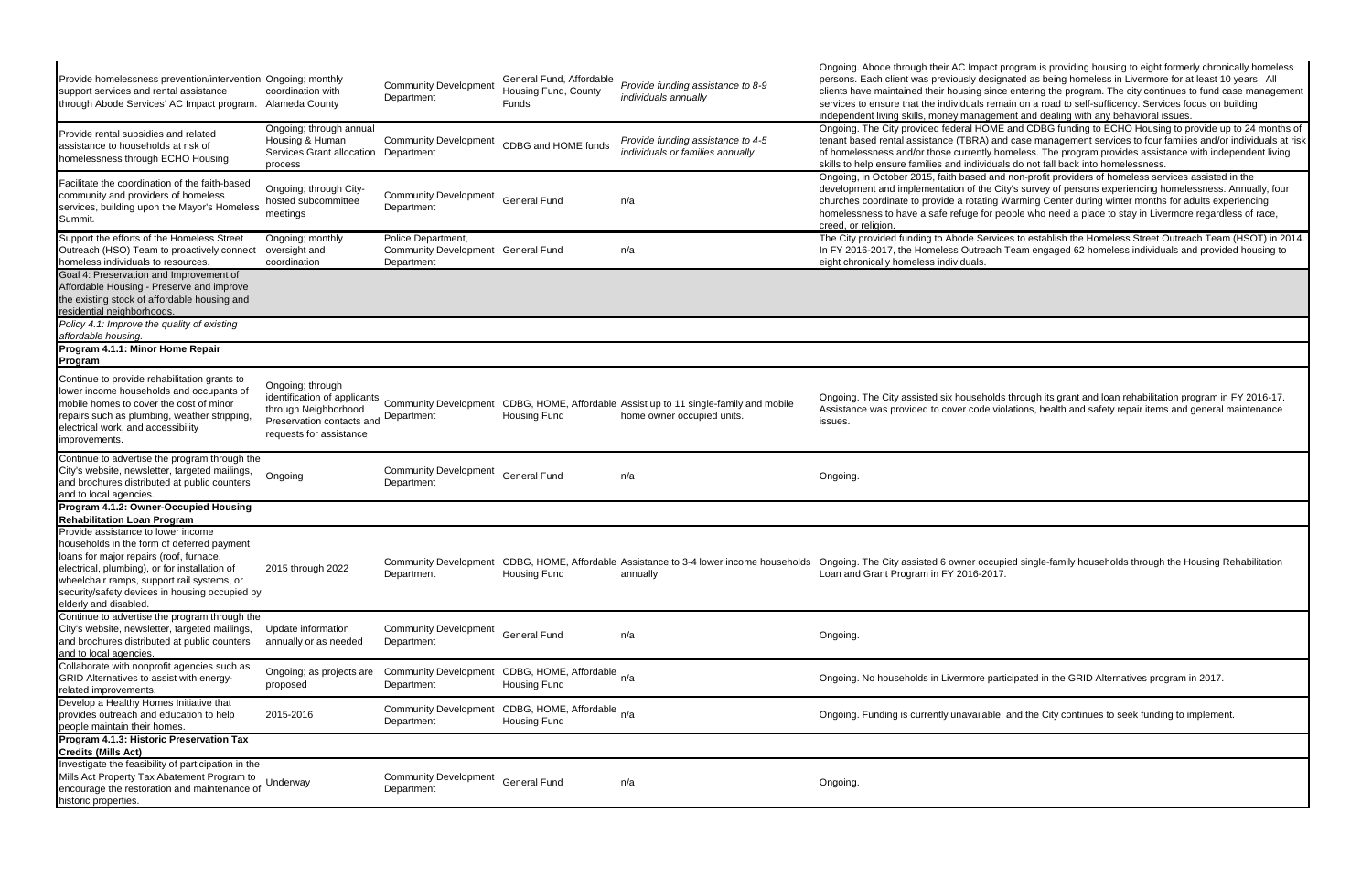Ongoing. HOME regulations now require the City to monitor and complete inspections on HOME funded properties every two-three years based on the Uniform Physical Condition Standard (UPCS). The City funded properties in 2015 and are gearing up for monitoring's in

mation on upcoming events related to neighborhood nuisance and

| Program 4.1.4: Neighborhood Improvement                                                                                                                                                                                             |                    |                                                        |                                                            |                                                                              |                                                                                                                                                    |
|-------------------------------------------------------------------------------------------------------------------------------------------------------------------------------------------------------------------------------------|--------------------|--------------------------------------------------------|------------------------------------------------------------|------------------------------------------------------------------------------|----------------------------------------------------------------------------------------------------------------------------------------------------|
| Continue to upgrade the quality of the living<br>environment of older neighborhoods through<br>improvements to infrastructure and public<br>facilities.                                                                             | Ongoing            | <b>Community Development</b><br>Department             | General Fund,<br><b>Transportation Impact</b><br>Fee, CDBG | n/a                                                                          | Ongoing. The City's CIP includes ongoing/a<br>ADA access ramps.                                                                                    |
| Continue funding the sidewalk repair program<br>and ADA sidewalk curb cuts and access<br>ramps to improve sidewalk-to-street access<br>for Livermore's disabled citizens.                                                           | Ongoing            | <b>Community Development</b><br>Department             | General Fund,<br><b>Transportation Impact</b><br>Fee       | n/a                                                                          | Ongoing. The City's CIP includes ongoing/a<br>ADA access ramps.                                                                                    |
| Pursue funding available for acquisition and<br>rehabilitation of foreclosed, vacant, and/or<br>blighted properties.                                                                                                                | Annually           | <b>Community Development</b><br>Department             | Affordable Housing Fund,<br>State and Federal<br>sources   | See 3.2.4                                                                    | Ongoing. The City continues to work with no<br>rehabilitation opportunities that could rehabi<br>safe, clean and affordable rental housing op      |
| Program 4.1.5: Neighborhood Preservation<br>Program                                                                                                                                                                                 |                    |                                                        |                                                            |                                                                              |                                                                                                                                                    |
| Encourage low-income homeowners who<br>need financial assistance to correct code<br>violations to utilize the Housing Rehabilitation<br>programs.                                                                                   | Ongoing            | <b>Community Development</b><br>Department             | <b>General Fund</b>                                        | Assistance to an average of 10 qualified<br>lower-income households annually | Ongoing. Neighborhood Preservation contir<br>Division, Owner Occupied Single-family Rel<br>and grant assistance for needed home reha               |
| Continue to identify and provide assistance to<br>rehabilitate units needing substantial<br>renovation due to severe deterioration.                                                                                                 | Ongoing            | Community Development General Fund; CDBG<br>Department | Affordable Housing Fund                                    | n/a                                                                          | Staff sends out Requests for Proposals (RF<br>arise, and as projects propose support from<br>developers and housing services providers.            |
| Continue the Housing Quality Inspections for<br>multi-family complexes that have received<br>CDBG and HOME funding.                                                                                                                 | Ongoing            | <b>Community Development</b><br>Department             | <b>General Fund</b>                                        | n/a                                                                          | Ongoing. HOME regulations now require the<br>properties every two-three years based on t<br>completed monitoring of the four federally fu<br>2018. |
| Continue to promote Neighborhood<br>Preservation programs and clean-up events<br>through the City's website.                                                                                                                        | Ongoing            | <b>Community Development</b><br>Department             | <b>General Fund</b>                                        | n/a                                                                          | Ongoing. The City's website contains inform<br>cleanup, including clutter support groups.                                                          |
| Use volunteer assistance clean-up teams<br>specifically to assist frail elderly and disabled<br>homeowners that have received code<br>complaints for property upkeep.                                                               | Ongoing            | <b>Community Development</b><br>Department             | Volunteer staff                                            | n/a                                                                          | Ongoing.                                                                                                                                           |
| Policy 4.2: Preserve affordable housing that is<br>at risk of converting to market rate housing.                                                                                                                                    |                    |                                                        |                                                            |                                                                              |                                                                                                                                                    |
| Program 4.2.1: Preservation of Subsidized<br>Housing at-risk of Conversion to Market<br>Rate                                                                                                                                        |                    |                                                        |                                                            |                                                                              |                                                                                                                                                    |
| Monitor the at-risk status of affordable housing Annually<br>projects<br>Send a list of potentially at-risk housing<br>projects to nonprofit developers to solicit<br>participation in the City's efforts to preserve<br>the units. |                    | <b>Community Development</b><br>Department             | <b>General Fund</b>                                        | n/a                                                                          | Ongoing.                                                                                                                                           |
| Contact project owners of at-risk projects<br>to discuss preservation options/incentives and<br>facilitate collaboration with potentially<br>interested non-profits; and                                                            |                    |                                                        |                                                            |                                                                              |                                                                                                                                                    |
| Notify tenants according to State and<br>Federal requirements.                                                                                                                                                                      |                    |                                                        |                                                            |                                                                              |                                                                                                                                                    |
| Communicate with tenants and respond to<br>notices of intent filed by property owners in a<br>timely manner.                                                                                                                        | Ongoing, as needed | <b>Community Development</b><br>Department             | <b>General Fund</b>                                        | n/a                                                                          | Ongoing.                                                                                                                                           |
| Work to preserve at-risk housing units by<br>providing financial incentives to landlords who Ongoing<br>in turn agree to continue to provide affordable<br>units.                                                                   |                    | Community Development CDBG, Affordable<br>Department   | <b>Housing Fund</b>                                        | n/a                                                                          | Ongoing.                                                                                                                                           |
| Pursue State funding available for the<br>preservation of at-risk housing.                                                                                                                                                          | Annually           | <b>Community Development</b><br>Department             | <b>General Fund</b>                                        | Preservation of 36 units at risk of conversion Ongoing.<br>to market rate    |                                                                                                                                                    |

'annual improvements for street resurfacing, sidewalk repair, and

'annual improvements for street resurfacing, sidewalk repair, and

non-profit housing agencies to identify prospective acquisition and bilitate blighted and distressed properties within the City and provide pportunities.

inues to refer homeowners to the Housing and Human Services ehabilitation Program, which provides information and financial loan abilitation and repairs.

RFPs) for partnerships, as City-owned site development opportunities m the City's Affordable Housing Fund. Staff also communicates with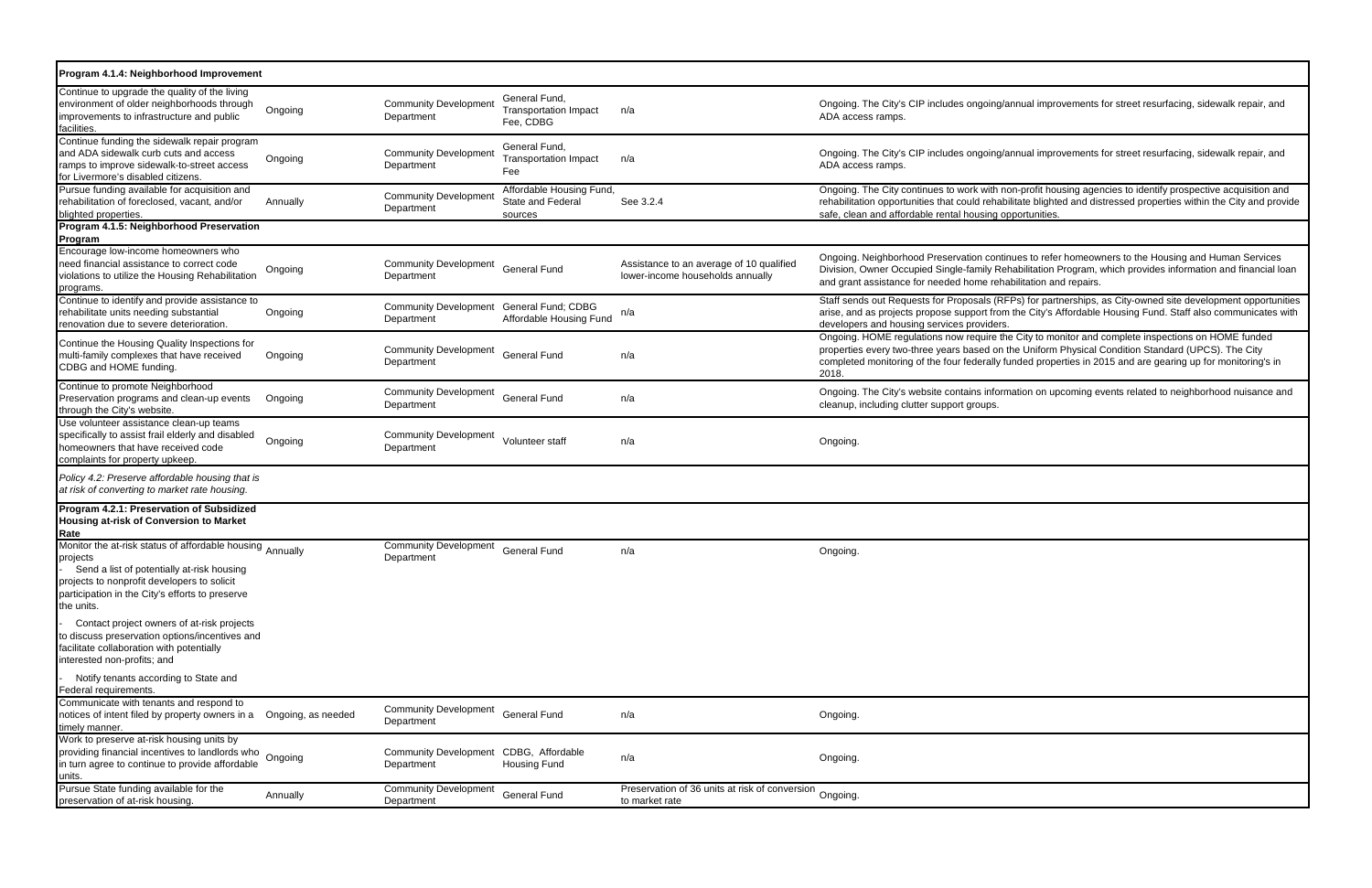| Program 4.2.2: Maintain Affordability of<br><b>Housing Stock</b>                                                                                                                                                                                                                                                                                   |                                                                                                |                                                         |                     |     |                                                                                                                                                                                                                                                                                                                                                                                                                                                                                                                                                                                                                                                                                                                                                 |
|----------------------------------------------------------------------------------------------------------------------------------------------------------------------------------------------------------------------------------------------------------------------------------------------------------------------------------------------------|------------------------------------------------------------------------------------------------|---------------------------------------------------------|---------------------|-----|-------------------------------------------------------------------------------------------------------------------------------------------------------------------------------------------------------------------------------------------------------------------------------------------------------------------------------------------------------------------------------------------------------------------------------------------------------------------------------------------------------------------------------------------------------------------------------------------------------------------------------------------------------------------------------------------------------------------------------------------------|
| Support the preservation of existing market<br>Trate housing that is affordable to lower income<br>Trate housing that is affordable to lower income<br>households through rehabilitation and rental<br>assistance programs.                                                                                                                        |                                                                                                | <b>Community Development</b><br>Department              | <b>General Fund</b> | n/a | Ongoing. See Programs 3.3.2, 4.1.1, and 4.1.2 for more detail.                                                                                                                                                                                                                                                                                                                                                                                                                                                                                                                                                                                                                                                                                  |
| Goal 5: Provision of Equal Housing<br>Opportunity - Promote equal opportunity to<br>secure safe, sanitary, and affordable housing<br>for all persons in the community regardless of<br>race, religion, sex, marital status, ancestry,<br>national origin, color, disability, or any other<br>arbitrary factor covered by state and federal<br>law. |                                                                                                |                                                         |                     |     |                                                                                                                                                                                                                                                                                                                                                                                                                                                                                                                                                                                                                                                                                                                                                 |
| Policy 5.1: Support and implement state and<br>federal laws that prohibit discriminatory<br>housing practices.                                                                                                                                                                                                                                     |                                                                                                |                                                         |                     |     |                                                                                                                                                                                                                                                                                                                                                                                                                                                                                                                                                                                                                                                                                                                                                 |
| Program 5.1.1: Support Non-Profit<br><b>Organizations Specializing in Fair Housing</b><br><b>Services</b>                                                                                                                                                                                                                                          |                                                                                                |                                                         |                     |     |                                                                                                                                                                                                                                                                                                                                                                                                                                                                                                                                                                                                                                                                                                                                                 |
| Continue to provide financial assistance and<br>administrative support to local non-profit<br>organizations that specialize in reducing<br>discriminatory housing practices through fair<br>housing counseling, tenant/landlord<br>mediation, education/outreach, and rental<br>assistance.                                                        | Ongoing; through annual<br>Housing & Human<br>Services Grant allocation Department<br>process  | Community Development CDBG and Affordable               | <b>Housing Fund</b> | n/a | Ongoing. In FY 2016-17, ECHO was allocated \$30,000 in fund<br>services to assist residents with fair housing complaints, tenan<br>education. In FY 2016-17 ECHO assisted 302 clients.                                                                                                                                                                                                                                                                                                                                                                                                                                                                                                                                                          |
| Continue to refer complaints of discriminatory<br>housing practices to LHA and ECHO Housing.                                                                                                                                                                                                                                                       | Ongoing                                                                                        | Community Development CDBG and Affordable<br>Department | <b>Housing Fund</b> | n/a | Ongoing. In FY2016-17, ECHO completed 84 property audits o<br>percent level of race discrimination. ECHO tested 10 Livermore<br>percent level of race differential treatment (two property owner<br>testers). Minority tester #1 was quoted rent \$227 higher than th<br>an appointment, however, the agent forgot about the appointm<br>and received a virtual tour of the unit. The Majority tester receiv<br>coffee. In addition, ECHO responded to one inquiry/complaint<br>practices and completed one investigation resulting in one cas<br>status/cccupancy. ECHO will continue to work to reduce discri<br>enforcement through education, enforcement, seminars and w                                                                   |
| Continue to refer complaints and requests for<br>housing for the disabled to partner<br>organizations.                                                                                                                                                                                                                                             | Ongoing                                                                                        | Community Development CDBG and Affordable<br>Department | <b>Housing Fund</b> | n/a | Ongoing. In FY2015-16, ECHO provided services to 92 disable<br>partner agencies such as CRIL to further provide services to d<br>FY2016-17, they assisted 37 disabled persons.                                                                                                                                                                                                                                                                                                                                                                                                                                                                                                                                                                  |
| Continue to assist in the distribution of fair<br>housing brochures at public locations, such as<br>city counters, public libraries,<br>community/senior centers, and service<br>providers.<br>Continue to expand outreach and access to<br>information for limited English-speaking<br>residents.                                                 | Annually, or as needed                                                                         | Community & Economic<br><b>Development Department</b>   | General Fund.       | n/a | Ongoing.                                                                                                                                                                                                                                                                                                                                                                                                                                                                                                                                                                                                                                                                                                                                        |
| Continue to provide financial support for the<br>City's Fair Housing Audit conducted by ECHO<br>and the dissemination of audit results and<br>information on fair housing laws to landlords,<br>rental housing organizations and the public.                                                                                                       | Annually, through annual<br>Housing & Human<br>Services Grant allocation Department<br>process | Community Development CDBG and Affordable               | <b>Housing Fund</b> | n/a | Ongoing. ECHO is responsible for auditing rental properties in<br>The City funds the Fair Housing Audits through an allocation m<br>Grant Fund. In FY2016-17, ECHO tested 10 Livermore propert<br>audit results showed a 20 percent level of differential treatmen<br>annual report on the Fair Housing Audits during the Human Se<br>training to landlords who fail to comply with federal and state fa<br>ECHO also works with other nonprofit agencies such as East E<br>and Centro Legal de la Raza to provide clients with appropriate<br>situation. ECHO collaborates with CRIL an agency dedicated t<br>CRIL clients with housing counseling. Lastly, ECHO holds varies<br>educate the public, landlords, tenants and community organiza |

ated \$30,000 in funding from local housing in-lieu funds to provide ig complaints, tenant landlord disputes, accessing and fair housing  $\overline{302}$  clients.

84 property audits over nine jurisdictions resulting in an overall 19 tested 10 Livermore properties, and the audit results showed a 20 (two property owners of the 10 exhibited differential treatment to the t \$227 higher than the Majority tester, and Minority tester #2 booked about the appointment. Minority tester #2 was required to re-book Majority tester received an actual tour and was offered snacks and e inquiry/complaint from a tenant regarding discriminatory housing resulting in one case of discrimination based on familial vork to reduce discrimination in housing through education and ent, seminars and workshops offered by ECHO.

ervices to 92 disabled persons and they continued to partner with provide services to disabled persons. Through the second quarter of

rental properties in Livermore for compliance with fair housing laws. ough an allocation made by the City's Housing and Human Service 0 Livermore properties for compliance with Fair Housing Laws. The differential treatment based on race (see above). ECHO provides an luring the Human Services Commission public meeting and provides federal and state fair housing laws.

ncies such as East Bay Community Law Center, Bay Area Legal Aid ents with appropriate legal services to stabilize their housing agency dedicated to serving individuals with disabilities - to provide ly, ECHO holds various public Fair Housing education workshops to community organizations.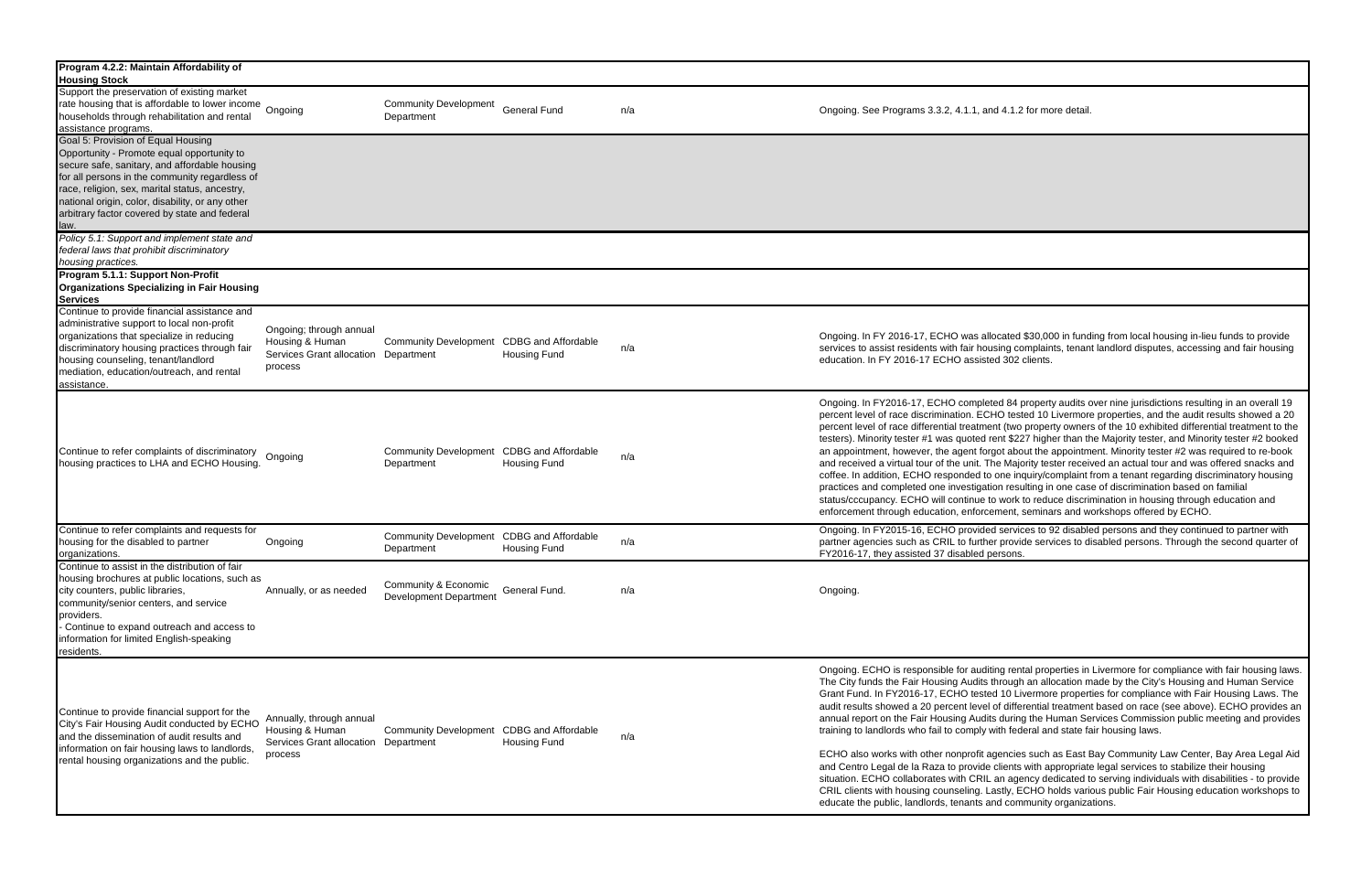| Program 5.1.2: Reasonable<br><b>Accommodation</b>                                                                                                                                                                                                       |                                                                                               |                                            |                                                                                               |                                                                                                                                                                             |                                                                                                                                                                                                                                                                                                                                                                                                                                                                                                                                                                                                                                                                                                                                                                                                                                                                                                                   |
|---------------------------------------------------------------------------------------------------------------------------------------------------------------------------------------------------------------------------------------------------------|-----------------------------------------------------------------------------------------------|--------------------------------------------|-----------------------------------------------------------------------------------------------|-----------------------------------------------------------------------------------------------------------------------------------------------------------------------------|-------------------------------------------------------------------------------------------------------------------------------------------------------------------------------------------------------------------------------------------------------------------------------------------------------------------------------------------------------------------------------------------------------------------------------------------------------------------------------------------------------------------------------------------------------------------------------------------------------------------------------------------------------------------------------------------------------------------------------------------------------------------------------------------------------------------------------------------------------------------------------------------------------------------|
| Consistent with state and federal laws.<br>continue to provide individuals with disabilities<br>reasonable accommodation in rules, policies, Ongoing<br>practices, and procedures through the building<br>permit and development review processes.      |                                                                                               | <b>Community Development</b><br>Department | <b>General Fund</b>                                                                           | n/a                                                                                                                                                                         | Ongoing. The Livermore Development Code outlines procedures to address reasonable accommodation<br>(Chapter 9.06).                                                                                                                                                                                                                                                                                                                                                                                                                                                                                                                                                                                                                                                                                                                                                                                                |
| Continue to partner with ECHO to conduct fair<br>housing tests for reasonable accommodations Ongoing<br>in multi-family rental properties.                                                                                                              |                                                                                               | <b>Community Development</b><br>Department | <b>General Fund</b>                                                                           | n/a                                                                                                                                                                         | As described in Program 5.1.1, the City partners with ECHO to conduct a fair housing audit of 10 rental<br>properties each year. Recent audits have tested for reasonable accommodations. For example, the obligation<br>landlords to allow therapy/service animals in the residence without a pet deposit or other fees was tested in<br>FY2013-14, while the obligation to allow disabled tenants to use medical marijuana was tested in FY2014-15<br>These audits found discriminatory treatment at 1 out of 10 properties tested in Livermore. ECHO provided the<br>landlords of these properties with training and information regarding disability laws and tenant/landlord rights<br>and responsibilities. In addition, ECHO offered free fair housing training to the owners and managers of the<br>rental properties tested during the FY2010-11 audit, which tested for requests for wheelchair access. |
| Provide regular training to landlords.<br>Work with Livermore Housing Authority and<br>partner organizations to identify landlords in<br>need of assistance with making modifications<br>for persons with disabilities within the Section<br>8 program. | Ongoing; as project<br>opportunities occur                                                    | <b>Community Development</b><br>Department | CDBG, HOME, and<br>Affordable Housing Fund                                                    | n/a                                                                                                                                                                         | Ongoing.                                                                                                                                                                                                                                                                                                                                                                                                                                                                                                                                                                                                                                                                                                                                                                                                                                                                                                          |
| Goal 6: Regional Cooperation to Address<br>Housing Needs: Participate in and/or initiate<br>coordinated efforts with communities in the<br>region in order to effectively address<br>affordable housing needs.                                          |                                                                                               |                                            |                                                                                               |                                                                                                                                                                             |                                                                                                                                                                                                                                                                                                                                                                                                                                                                                                                                                                                                                                                                                                                                                                                                                                                                                                                   |
| Policy 6.1: Foster regional cooperation and<br>partnerships to address regional housing<br>issues related to affordability, homelessness,<br>and special housing needs.                                                                                 |                                                                                               |                                            |                                                                                               | Provide funding to regional organizations to<br>serve an average of 450 persons who are,<br>or are at risk of becoming, homeless<br>annually during the 2015 - 2022 period. | The City provided funding to several local and regional organizations. Together, these agencies provided rer<br>assistance to 16 households, permanent housing for 22 households, and temporary shelter for 192 people in<br>2017.                                                                                                                                                                                                                                                                                                                                                                                                                                                                                                                                                                                                                                                                                |
| Program 6.1.1: Tri-Valley Affordable<br><b>Housing Committee</b>                                                                                                                                                                                        |                                                                                               |                                            |                                                                                               |                                                                                                                                                                             |                                                                                                                                                                                                                                                                                                                                                                                                                                                                                                                                                                                                                                                                                                                                                                                                                                                                                                                   |
| Continue to participate in Tri-Valley Affordable<br>Housing Committee to identify regional<br>housing issues and to develop multi-<br>jurisdictional approaches to solving affordable<br>housing problems.                                              | Ongoing,                                                                                      | <b>Community Development</b><br>Department | <b>General Fund</b>                                                                           | n/a                                                                                                                                                                         | Ongoing. Two Livermore City Councilmember are members of the Tri-Valley Affordable Housing Committee,<br>and the City also provides a staff liaison to the Committee, who regularly attends the quarterly meetings.                                                                                                                                                                                                                                                                                                                                                                                                                                                                                                                                                                                                                                                                                               |
| Program 6.1.2: Emergency, Transitional,<br>and Supportive Housing Services                                                                                                                                                                              |                                                                                               |                                            |                                                                                               |                                                                                                                                                                             |                                                                                                                                                                                                                                                                                                                                                                                                                                                                                                                                                                                                                                                                                                                                                                                                                                                                                                                   |
| Continue to coordinate with other local<br>jurisdictions to provide for the acquisition,<br>rehabilitation, and operation of emergency<br>housing for families.                                                                                         | Ongoing; through annual<br>Housing & Human<br>Services Grant allocation Department<br>process | <b>Community Development</b>               | CDBG, HOME, Section<br>108, Affordable Housing<br>Fund, Social Opportunity<br>Endowment funds | n/a                                                                                                                                                                         | Ongoing. In FY 2016-17 the City allocated \$37,000 to Tri-Valley Haven to fund its domestic violence shelters<br>and to provide case management services to victims of domestic violence. Tri-Valley Haven served 192 peop<br>in FY 2016-17.                                                                                                                                                                                                                                                                                                                                                                                                                                                                                                                                                                                                                                                                      |
| Support the Tri-Valley Haven in providing<br>outreach, case management counseling,<br>social services, and referrals to people with<br>disabilities, survivors of domestic violence,<br>and homeless or those at risk of being<br>homeless.             |                                                                                               |                                            |                                                                                               |                                                                                                                                                                             |                                                                                                                                                                                                                                                                                                                                                                                                                                                                                                                                                                                                                                                                                                                                                                                                                                                                                                                   |
| Pursue opportunities to secure joint funding<br>with neighboring and local jurisdictions to aid<br>homeless and at-risk households.                                                                                                                     | In 2015, and annually as<br>opportunities arise                                               | <b>Community Development</b><br>Department | <b>General Fund</b>                                                                           | n/a                                                                                                                                                                         | Ongoing.                                                                                                                                                                                                                                                                                                                                                                                                                                                                                                                                                                                                                                                                                                                                                                                                                                                                                                          |
| Assist in implementing the County-wide<br>Homeless and Special Needs Housing Plan<br>"EveryOne Home".                                                                                                                                                   | Ongoing                                                                                       | <b>Community Development</b><br>Department | <b>General Fund</b>                                                                           | n/a                                                                                                                                                                         | Ongoing. The City represents the Tri-Valley and is a part of the Everyone Home Leadership Board. The boar<br>provides all direction for implementing the Everyone Home Coordinated Entry System (CES). The City works<br>closely with the Tri-Valley Housing Resource Center (HRC) and Abode Services. The HRC offices are locate<br>in the City's Multi Service Center. In addition, the City provides funding for outreach and case management to<br>support the CES.                                                                                                                                                                                                                                                                                                                                                                                                                                           |

rtners with ECHO to conduct a fair housing audit of 10 rental ested for reasonable accommodations. For example, the obligation of in the residence without a pet deposit or other fees was tested in sabled tenants to use medical marijuana was tested in FY2014-15. nt at 1 out of 10 properties tested in Livermore. ECHO provided the and information regarding disability laws and tenant/landlord rights ered free fair housing training to the owners and managers of the -11 audit, which tested for requests for wheelchair access.